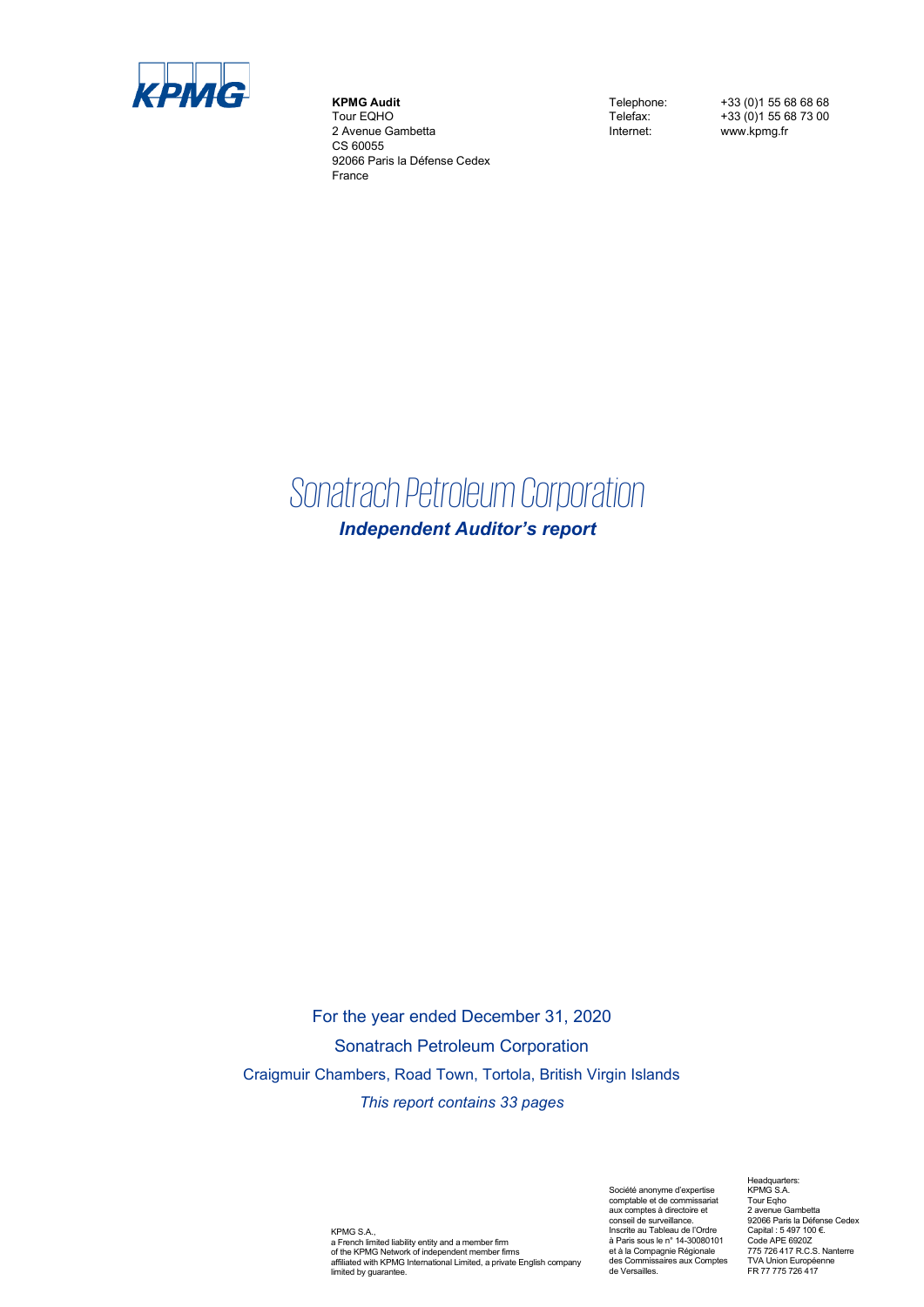

**KPMG Audit** Tour EQHO 2 Avenue Gambetta CS 60055 92066 Paris la Défense Cedex France

Telephone: +33 (0)1 55 68 68 68<br>Telefax: +33 (0)1 55 68 73 00 Telefax: +33 (0)1 55 68 73 00<br>Internet: www.kpmg.fr www.kpmg.fr

## **Sonatrach Petroleum Corporation**

## **Independent Auditor's report**

For the year ended December 31, 2020

To the Shareholder of Sonatrach Petroleum Corporation,

#### **Opinion**

We have audited the financial statements of Sonatrach Petroleum Corporation ("The Company"), which comprise the statement of financial position as at December 31, 2020 the statements of profit or loss and other comprehensive income, changes in equity and cash flows for the year then ended, and notes to the financial statements, including a summary of significant accounting policies and other explanatory information.

In our opinion, the accompanying financial statements give a true and fair view of the financial position of the Company as at December 31, 2020 and of the results of its operations for the year then ended in accordance with International Financial Reporting Standards (IFRS).

#### **Basis for Opinion**

#### *Audit Framework*

We conducted our audit in accordance with International Standards on Auditing (ISAs). Our responsibilities under those standards are further described in the *Auditors' Responsibilities for the Audit of the Financial Statements* section of our report. We are independent of the Company in accordance with International Ethics Standards Board for Accountants Code of Ethics for Professional Accountants (IESBA Code) together with the ethical requirements that are relevant to our audit of the financial statements in France, and we have fulfilled our other ethical responsibilities in accordance with these requirements. We believe that the audit evidence we have obtained is sufficient and appropriate to provide a basis for our opinion.

#### **Other Information**

Management is responsible for the other information.

Our opinion on the financial statements does not cover the other information and we do not express any form of assurance conclusion thereon.

In connection with our audit of the financial statements, our responsibility is to read the other information and, in doing so, consider whether the other information is materially inconsistent with the financial statements or our knowledge obtained in the audit, or otherwise appears to be materially misstated. If, based on the work we have performed, we conclude that there is a material misstatement of this other information, we are required to report that fact. We have nothing to report in this regard.

> KPMG S.A., a French limited liability entity and a member firm of the KPMG Network of independent member firms affiliated with KPMG International Limited, a private English company limited by guarantee.

Société anonyme d'expertise comptable et de commissariat aux comptes à directoire et conseil de surveillance. Inscrite au Tableau de l'Ordre à Paris sous le n° 14-30080101 et à la Compagnie Régionale des Commissaires aux Comptes de Versailles.

Headquarters: KPMG S.A. **Tour Egho** 2 avenue Gambetta 92066 Paris la Défense Cedex Capital : 5 497 100 €. Code APE 6920Z 775 726 417 R.C.S. Nanterre TVA Union Européenne FR 77 775 726 417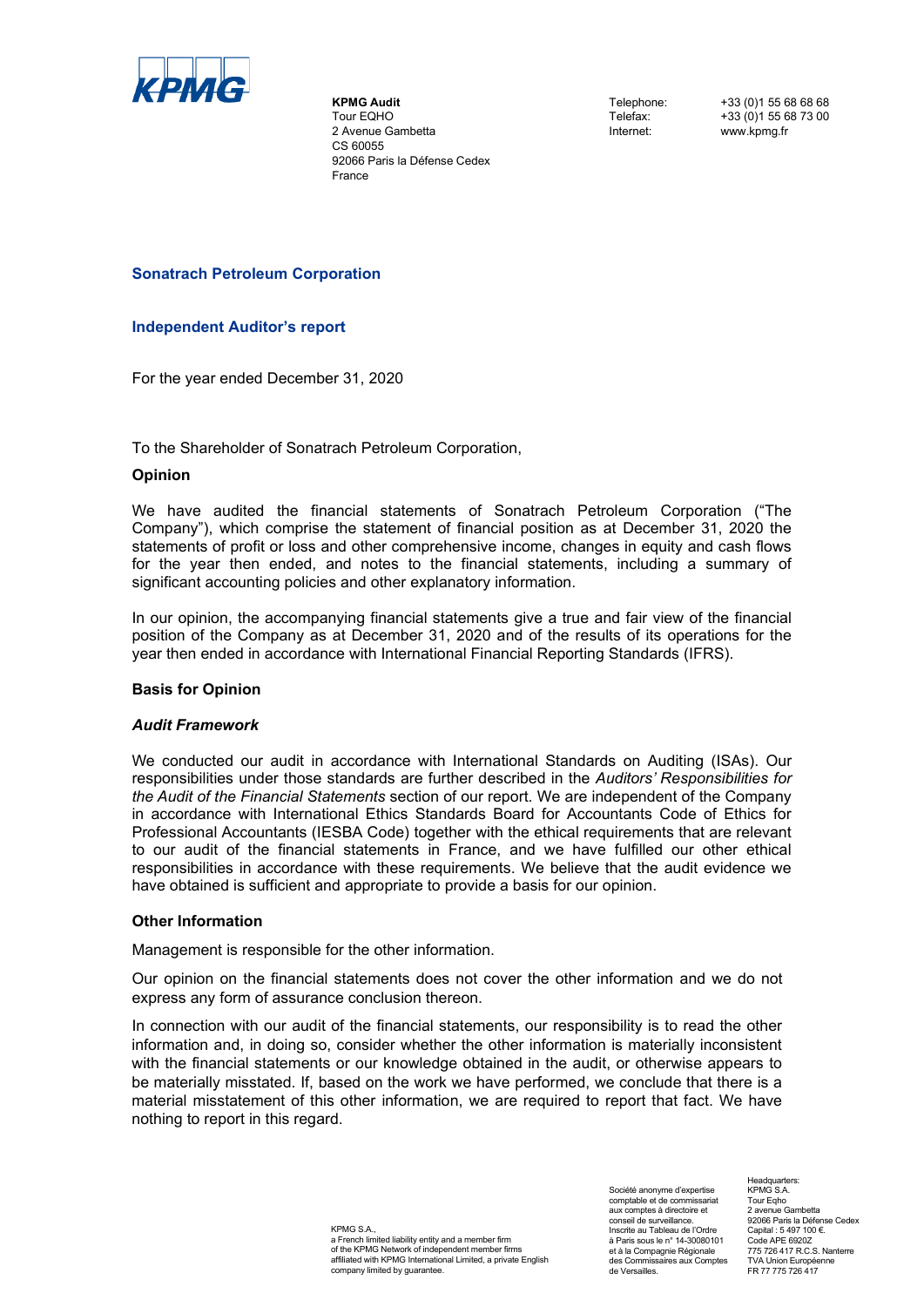

## **Responsibilities of Management and Those Charged with Governance for the Financial Statements**

Management is responsible for the preparation and fair presentation of the financial statements in accordance with IFRS, and for such internal control as management determines is necessary to enable the preparation of financial statements that are free from material misstatement, whether due to fraud or error.

In preparing the financial statements, management is responsible for assessing the Company's ability to continue as a going concern, disclosing, as applicable, matters related to going concern and using the going concern basis of accounting unless management either intends to liquidate the Company or to cease operations, or has no realistic alternative but to do so.

Those charged with governance are responsible for overseeing the Company's financial reporting process.

## **Auditor's Responsibilities for the Audit of the Financial Statements**

Our objectives are to obtain reasonable assurance about whether the financial statements as a whole are free from material misstatement, whether due to fraud or error, and to issue an auditors' report that includes our opinion. Reasonable assurance is a high level of assurance, but is not a guarantee that an audit conducted in accordance with ISAs will always detect a material misstatement when it exists. Misstatements can arise from fraud or error and are considered material if, individually or in the aggregate, they could reasonably be expected to influence the economic decisions of users taken on the basis of these financial statements.

As part of an audit in accordance with ISAs, we exercise professional judgment and maintain professional skepticism throughout the audit. We also:

- Identify and assess the risks of material misstatement of the financial statements, whether due to fraud or error, design and perform audit procedures responsive to those risks, and obtain audit evidence that is sufficient and appropriate to provide a basis for our opinion. The risk of not detecting a material misstatement resulting from fraud is higher than for one resulting from error, as fraud may involve collusion, forgery, intentional omissions, misrepresentations, or the override of internal control.
- Obtain an understanding of internal control relevant to the audit in order to design audit procedures that are appropriate in the circumstances, but not for the purpose of expressing an opinion on the effectiveness of the Company's internal control.
- Evaluate the appropriateness of accounting policies used and the reasonableness of accounting estimates and related disclosures made by management.
- Conclude on the appropriateness of management's use of the going concern basis of accounting and, based on the audit evidence obtained, whether a material uncertainty exists related to events or conditions that may cast significant doubt on the Company's ability to continue as a going concern. If we conclude that a material uncertainty exists, we are required to draw attention in our auditors' report to the related disclosures in the financial statements or, if such disclosures are inadequate, to modify our opinion. Our conclusions are based on the audit evidence obtained up to the date of our auditors' report.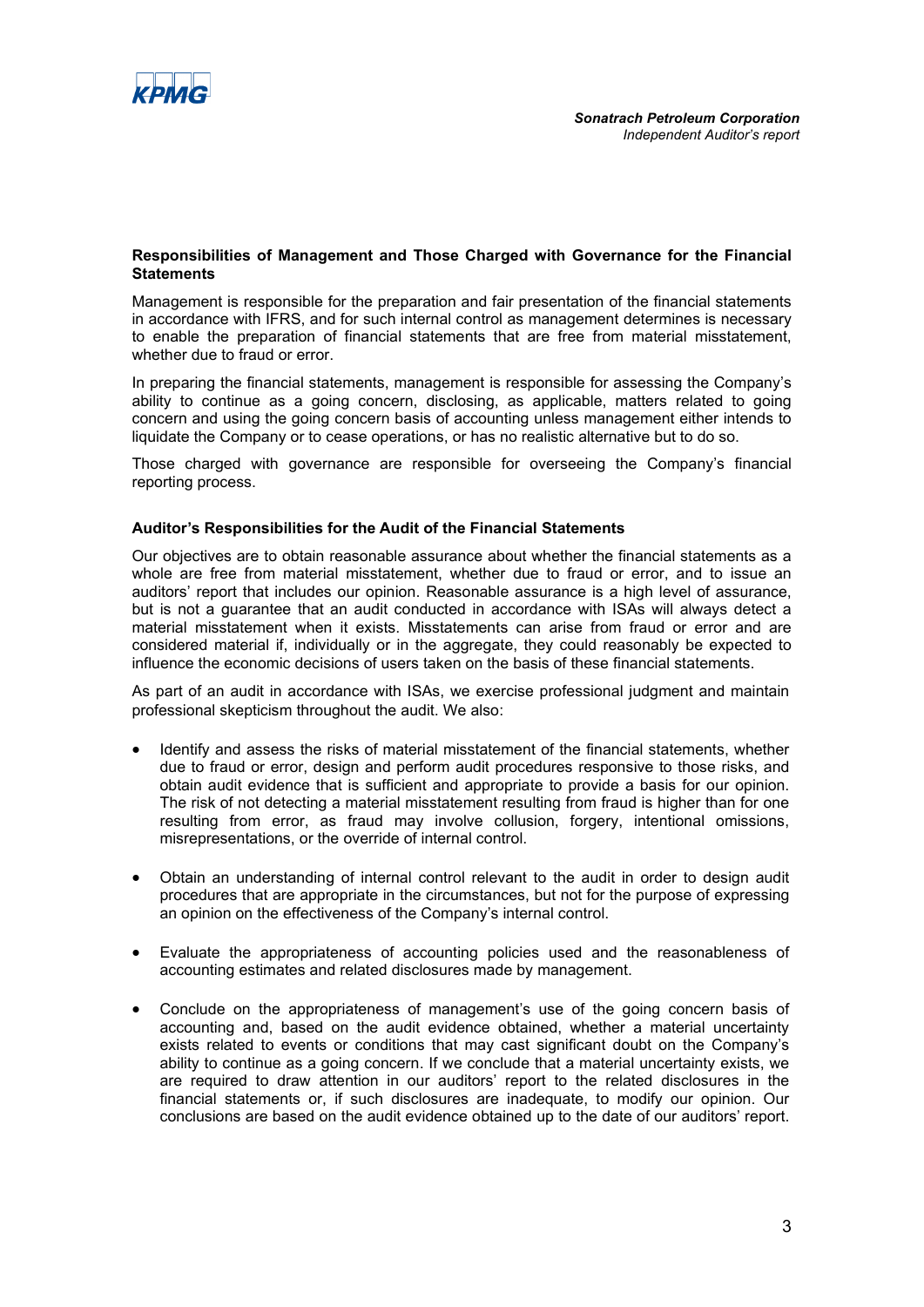

However, future events or conditions may cause the Company to cease to continue as a going concern.

• Evaluate the overall presentation, structure and content of the financial statements, including the disclosures, and whether the financial statements represent the underlying transactions and events in a manner that achieves fair presentation.

We communicate with those charged with governance regarding, among other matters, the planned scope and timing of the audit and significant audit findings, including any significant deficiencies in internal control that we identify during our audit.

Paris La Défense, July 5, 2021

KPMG Audit A division of KPMG S.A.

Bertrand Desbarrières *Partner*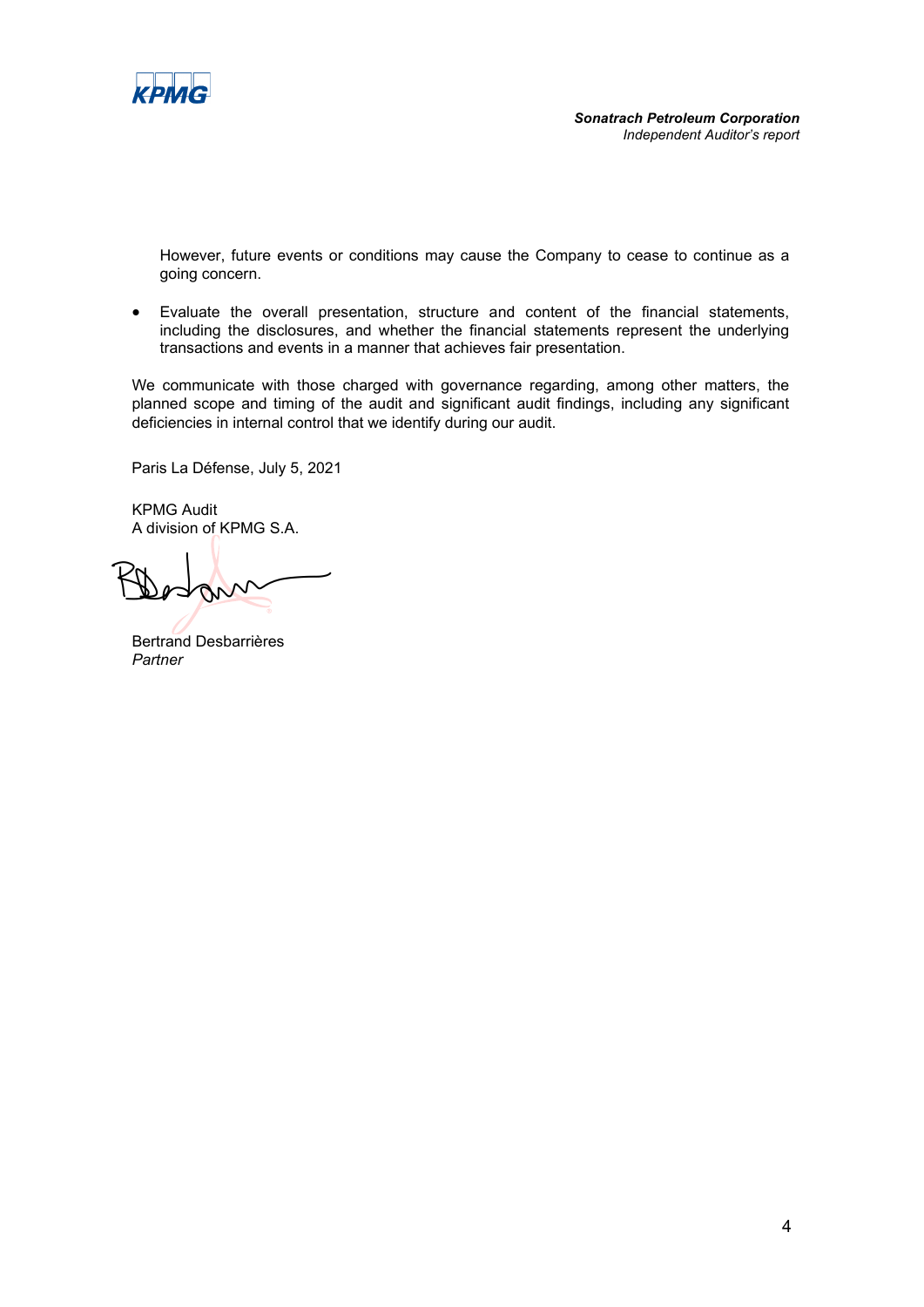# *SONATRACH PETROLEUM CORPORATION*

Stand-alone Financial Statements for the year ended December 31, 2020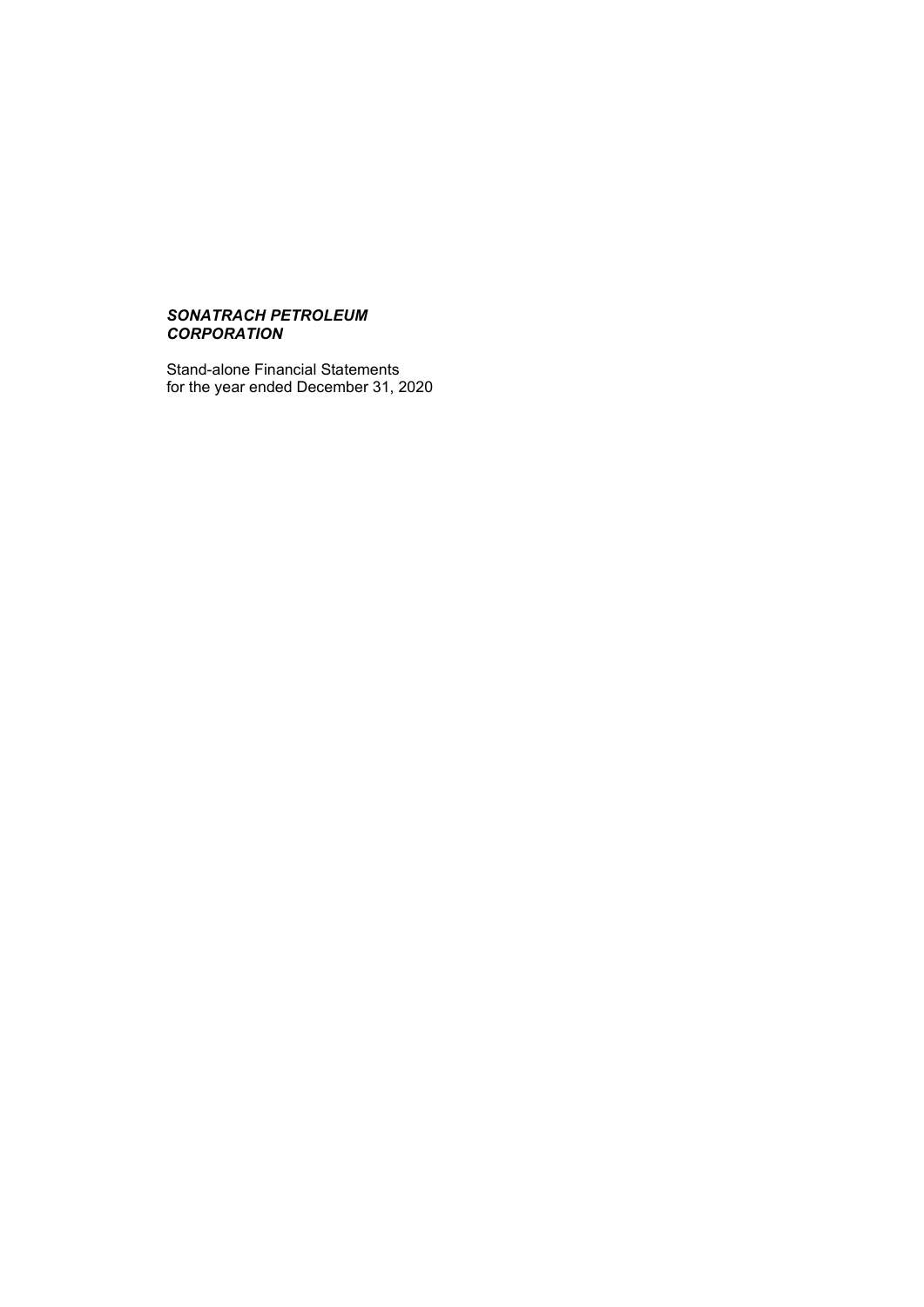# **SONATRACH PETROLEUM CORPORATION TABLE OF CONTENTS**

# **STAND-ALONE FINANCIAL STATEMENTS FOR THE YEAR ENDED DECEMBER 31, 2020**

|                                             | Page   |
|---------------------------------------------|--------|
| Stand-alone statement of financial position |        |
| Stand-alone income statement                | 2      |
| Stand-alone statement of changes in equity  | 3      |
| Stand-alone statement of cash flows         | 4      |
| Notes to financial statements               | 5 - 27 |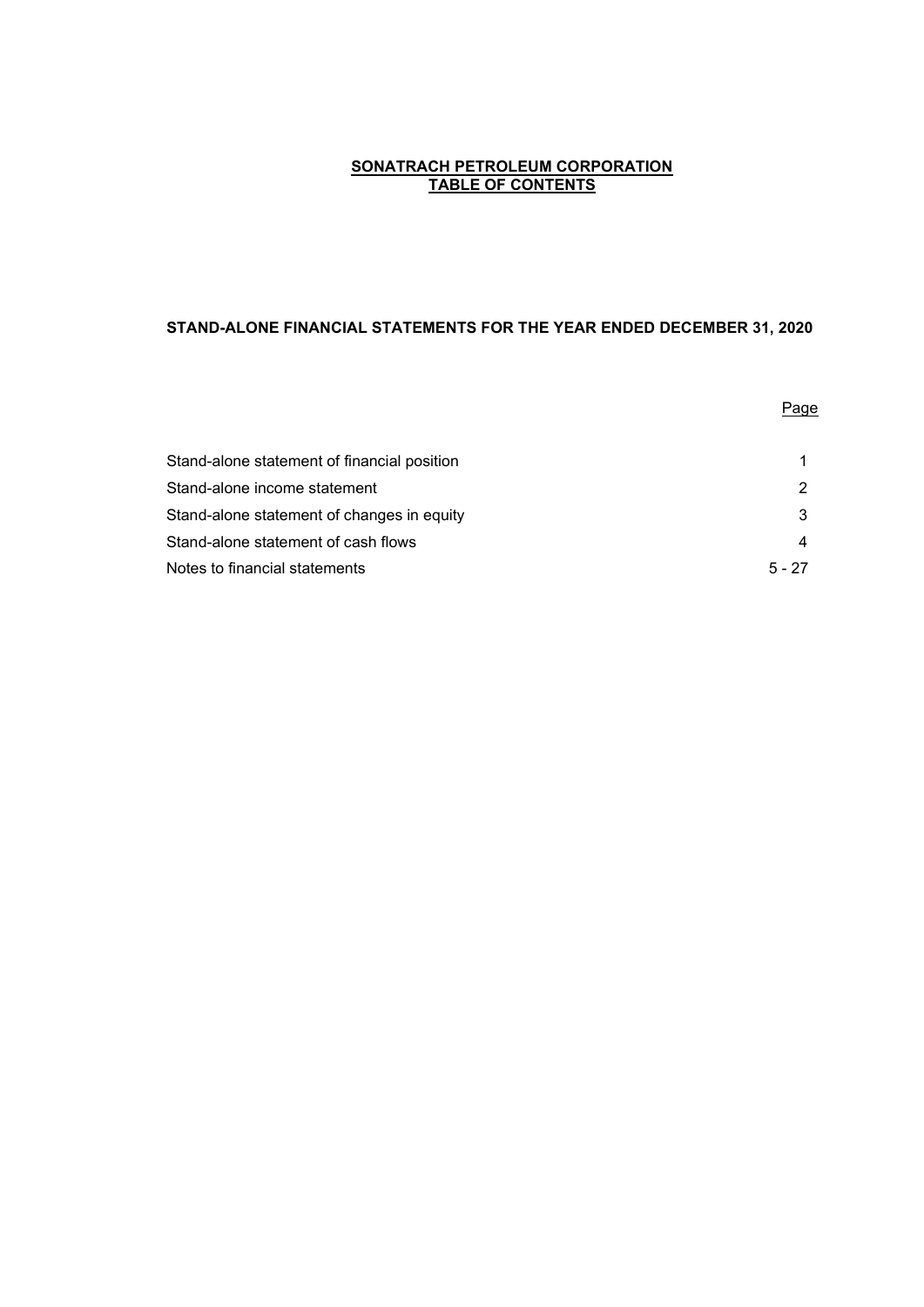# **SONATRACH PETROLEUM CORPORATION**

# **STAND-ALONE STATEMENT OF FINANCIAL POSITION**

# **AT DECEMBER 31, 2020**

|                                  | <b>Note</b> | 2020              | 2019                |  |
|----------------------------------|-------------|-------------------|---------------------|--|
| <b>Assets</b>                    |             |                   |                     |  |
| <b>Non-current Asset</b>         |             |                   |                     |  |
| Property, plant and equipment    | 4           | \$<br>31,366      | \$<br>34,662        |  |
| Intercompany Loans               | 5           | 6,063,236         | 12,126,471          |  |
| Investments in subsidiaries      | 6           | 6,000             | 6,000               |  |
| Right of use                     | 4           | 163,348,325       | 211,875,011         |  |
| Total non-current assets         |             | 169,448,927       | 224,042,145         |  |
| <b>Current Assets</b>            |             |                   |                     |  |
| Trade and other receivables      | 7           | 105,692,525       | 368,312,612         |  |
| Prepayments                      |             | 1,270,676         | 499,796             |  |
| Intercompany Loans               |             | 6,348,028         | 11,592,626          |  |
| Due from related companies       | 5/21        | 290,686,442       | 289,438,173         |  |
| Cash and cash equivalents        | 8           | 204,639,401       | 164,556,950         |  |
| Total current assets             |             | 608,637,070       | 834,400,156         |  |
| <b>Total assets</b>              |             | \$<br>778,085,997 | \$<br>1,058,442,301 |  |
| <b>Equity and liabilities</b>    |             |                   |                     |  |
| Capital and reserves             |             |                   |                     |  |
| <b>Issued capital</b>            | 9           | 20,000,000        | 20,000,000          |  |
| Retained earnings                |             | 449,437,039       | 462,273,819         |  |
| Total equity                     |             | 469,437,039       | 482,273,819         |  |
| <b>Non-current liabilities</b>   |             |                   |                     |  |
| Non Current financial debt       | 10          | 115,697,488       | 158,493,487         |  |
| Total non-current liabilities    |             | 115,697,488       | 158,493,487         |  |
| <b>Current liabilities</b>       |             |                   |                     |  |
| Trade and other payables         | 12          | 113,390,075       | 242, 185, 433       |  |
| Current financial debt           | 10          | 47,212,074        | 51,426,490          |  |
| Due to related companies         | 11          | 32,349,320        | 122, 121, 350       |  |
| Current income tax liabilities   |             |                   | 1,941,722           |  |
| <b>Total current liabilities</b> |             | 192,951,469       | 417,674,995         |  |
| <b>Total liabilities</b>         |             | 308,648,957       | 576,168,482         |  |
| Total equity and liabilities     |             | \$<br>778,085,997 | \$<br>1,058,442,300 |  |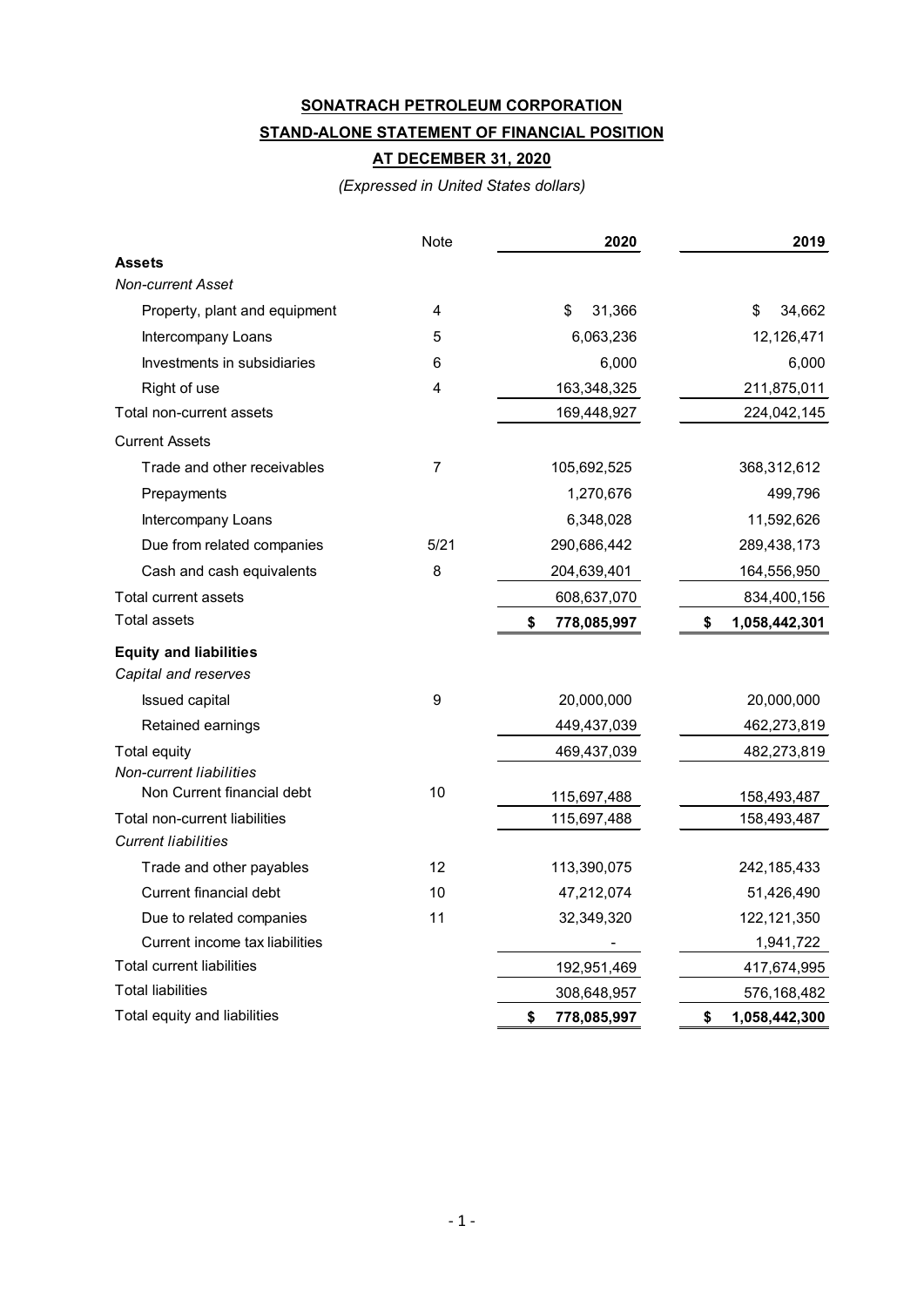# **SONATRACH PETROLEUM CORPORATION STAND-ALONE INCOME STATEMENT FOR THE YEAR ENDED DECEMBER 31, 2020**

|                                                       | Note           | 2020                | 2019                |
|-------------------------------------------------------|----------------|---------------------|---------------------|
| Revenue from hydrocarbon products                     | 2/14           | 1,021,873,166<br>\$ | 2,561,178,924<br>\$ |
| Revenue from freight, demurrage and others            | 14             | 16,659,062          | 35,615,202          |
| Cost of hydrocarbon products                          | 14             | (997, 834, 697)     | (2,537,018,839)     |
| Other operating costs                                 | $\overline{2}$ | (4,309,993)         | (19, 482, 449)      |
| Realised gain/(loss) on swaps and futures             |                |                     |                     |
| Change in unrealised gain/(loss) on swaps and futures |                |                     |                     |
| Gross profit                                          |                | 36,387,538          | 40,292,838          |
| Financial income                                      | 14/15          | 2,406,730           | 9,563,255           |
| Dividend income                                       | 14             | 6,500,000           | 8,800,000           |
| Other income                                          | 14             | 1,821,096           | 2,457,153           |
| Foreign exchange gain/(loss)                          |                | 185,733             | (35, 237)           |
| Administrative expenses                               | 13             | (4,846,366)         | (4,704,922)         |
| <b>Financial expenses</b>                             | 15             | (144, 057)          | (180, 346)          |
| Other expenses                                        |                | (133, 371)          | (389, 760)          |
| Profit before tax                                     |                | 42,177,302          | 55,802,981          |
| Income tax expense                                    | $\overline{2}$ | (3,071,523)         | (3,860,421)         |
| Profit for the year                                   |                | \$<br>39,105,780    | \$<br>51,942,559    |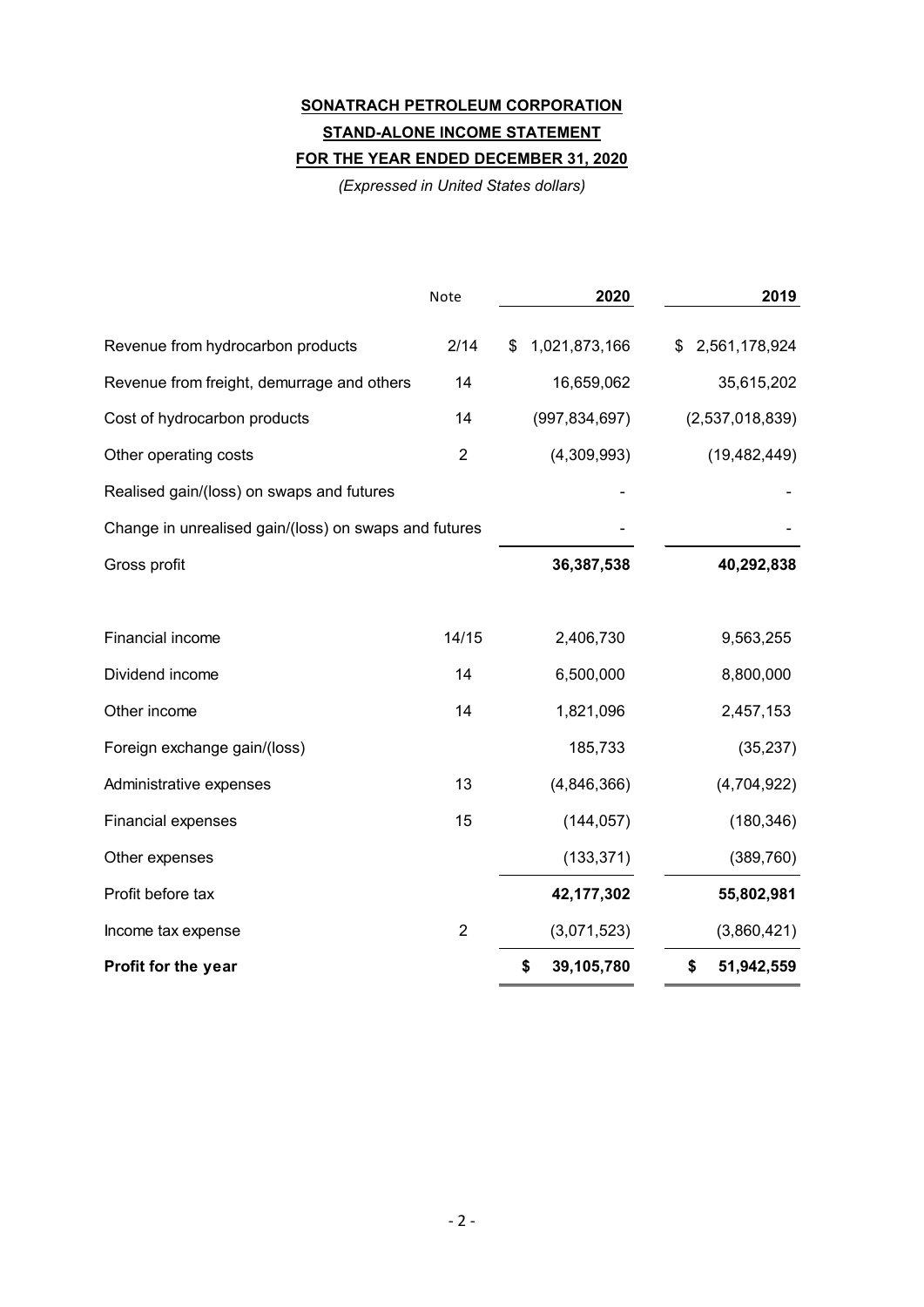# **SONATRACH PETROLEUM CORPORATION STAND-ALONE STATEMENT IN CHANGES OF EQUITY FOR THE YEAR ENDED DECEMBER 31, 2020**

|                              |   | <b>Issued capital</b> | <b>Retained earnings</b> | Total          |
|------------------------------|---|-----------------------|--------------------------|----------------|
| Balance at January 1, 2019   |   | 20,000,000            | 410,331,259              | 430,331,259    |
| Profit for the year          |   |                       | 51,942,559               | 51,942,559     |
| Payment of dividends         |   |                       |                          |                |
| Balance at January 1, 2020   | 2 | 20,000,000            | 462,273,819              | 482,273,819    |
| Profit for the year          |   |                       | 39,105,780               | 39,105,780     |
| Payment of dividends         |   |                       | (51, 942, 559)           | (51, 942, 559) |
| Balance at December 31, 2020 |   | 20,000,000            | 449,437,039              | 469,437,039    |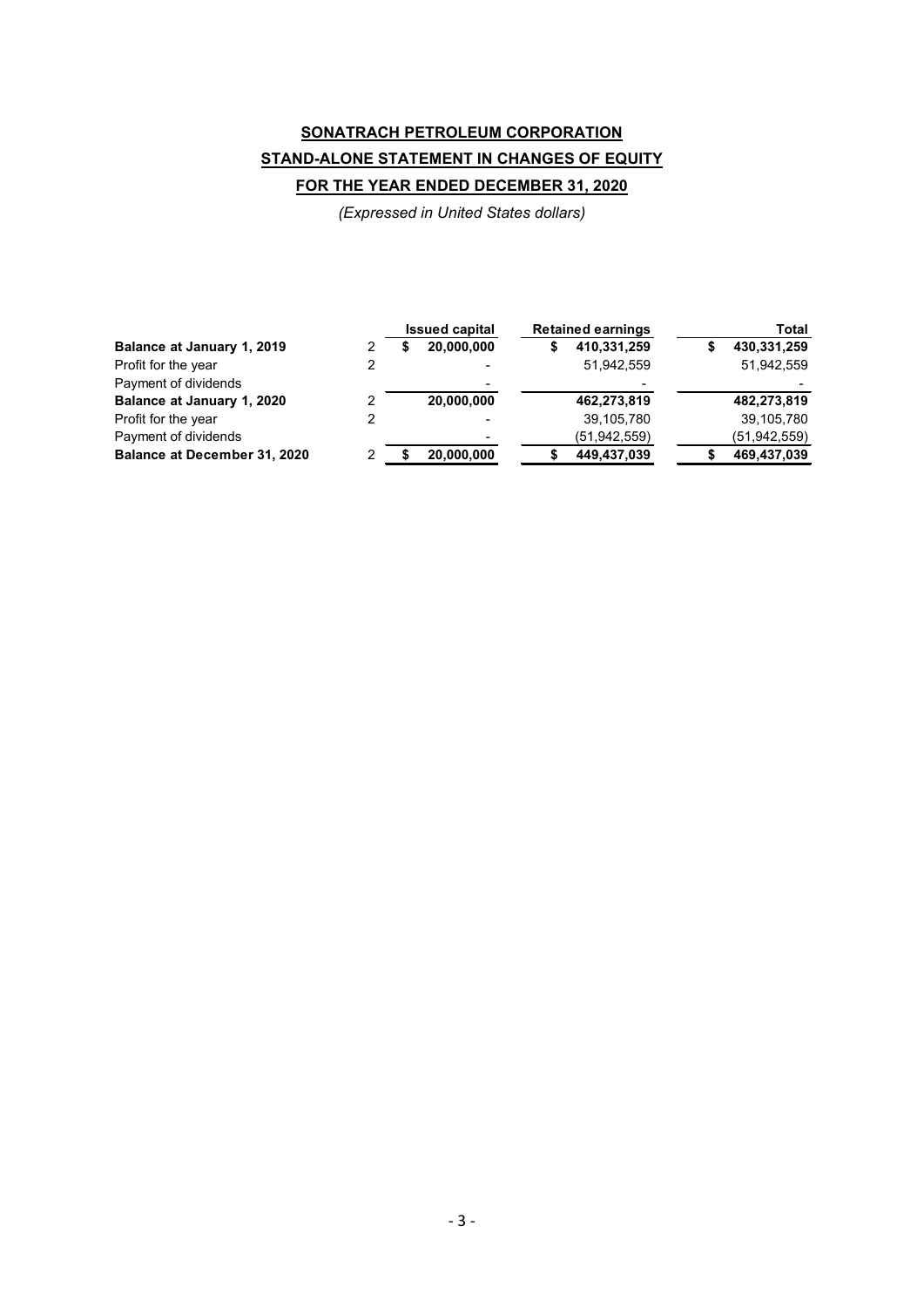# **SONATRACH PETROLEUM CORPORATION STAND-ALONE STATEMENT OF CASH FLOWS FOR THE YEAR ENDED DECEMBER 31, 2020**

|                                                              | 2020               | 2019             |
|--------------------------------------------------------------|--------------------|------------------|
| Cash flows from operating activities                         |                    |                  |
| Profit before tax                                            | \$<br>42, 177, 302 | \$<br>55,802,981 |
| Financial income recognised in profit or loss                | (2,406,730)        | (9, 563, 255)    |
| Finance cost recognised in profit or loss                    | 144,057            | 180,346          |
| Dividend income recognised in profit or loss                 | (6,500,000)        | (8,800,000)      |
| Depreciation                                                 | 21,777             | 25,885           |
| Impairment loss/Reversal recognised on trade receivables     |                    | 154,061          |
| Foreign exchange adjustment on property, plant and equipment | 161                | (1, 851)         |
|                                                              | 33,436,567         | 37,798,167       |
| Movement in working capital                                  |                    |                  |
| (Increase)/decrease in trade and other receivables           | 262,620,087        | (131, 338, 637)  |
| (Increase)/decrease in inventories                           |                    |                  |
| (Increase)/decrease in prepayments                           | (770, 880)         | 80,970           |
| (Increase)/decrease in due from related companies            | 10,059,565         | (253,008,353)    |
| Increase/(decrease) in Non current financial debt            | (42, 795, 999)     | 158,493,487      |
| Increase/(decrease) in current financial debt                | (4,214,416)        | 51,426,490       |
| Increase/(decrease) in trade and other payables              | (128, 795, 357)    | 82,714,626       |
| Increase/(decrease) in due to related companies              | (89, 772, 030)     | 69,838,256       |
| Cash generated from operations                               | 39,767,538         | 16,005,006       |
| <b>Right of Use</b>                                          | 48,526,686         | (211, 875, 011)  |
| Finance operating cost                                       | (144, 057)         | (178, 873)       |
| Finance operating income                                     | 784,415            | 3,193,658        |
| Income taxes paid                                            | (5,013,245)        | (2,432,746)      |
| Net cash provided by operating activities                    | 83,921,337         | (195, 287, 966)  |
| Cash flows from investing activities                         |                    |                  |
| Payments for property, plant and equipment                   | (18, 641)          | (25, 527)        |
| Interest received                                            | 1,622,315          | 6,369,597        |
| Dividends received                                           | 6,500,000          | 8,800,000        |
| Net cash generated by investing activities                   | 8,103,673          | 15,144,070       |
| Cash flows from financing activities                         |                    |                  |
| Dividends paid                                               | (51, 942, 559)     |                  |
| Net cash provided by financing activities                    | (51, 942, 559)     |                  |
| Net increase/(decrease) in cash and cash equivalents         | 40,082,451         | (180, 143, 896)  |
| Cash and cash equivalents at the beginning of the year       | 164,556,950        | 344,700,846      |
| Cash and cash equivalents at the end of the year             | 204,639,401        | 164,556,949      |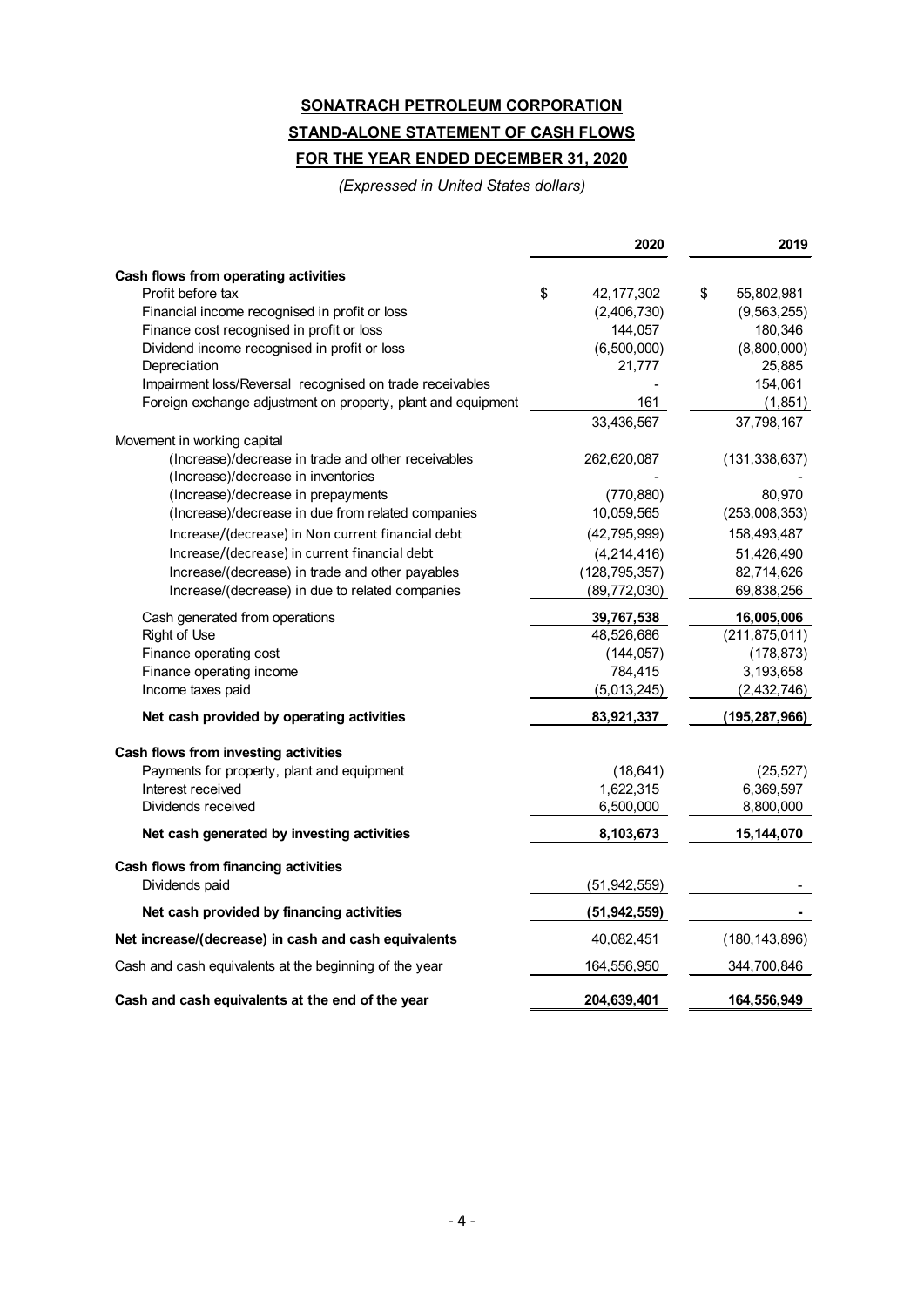*(Expressed in United States dollars)*

## **1. GENERAL INFORMATION AND BASIS OF PREPARATION**

Sonatrach Petroleum Corporation (the "Company") was incorporated in the British Virgin Islands ("BVI") on May 3, 1989 in accordance with the International Business Companies Ordinance of 1984. The Company's principal activity is the trading of oil and liquefied petroleum gas ("LPG") products.

On January 1, 2007, the Company was automatically re-registered under the BVI Business Companies Act, 2004. The address of its registered office is Craigmuir Chambers, P.O. Box 71, Road Town, Tortola, BVI.

The stand-alone financial statements were authorised for issue on 1<sup>st</sup> July 2021 by the Board of Directors (the "Board").

# **2. SIGNIFICANT ACCOUNTING POLICIES**

# Statement of compliance

The financial statements have been prepared for the years ended December 31, 2020 and 2019 (the "reporting dates") in accordance with IFRS including new standards adopted by the IASB, that are obligatory for accounting periods commencing on or after January 1st, 2019. This includes in particular amendments to IAS 1, IAS 8, IAS 39, IFRS 3, IFRS 9, IFRS 7 and IFRS 16.

## Basis of preparation

In regards to IAS 27.38, the stand-alone financial statements have been prepared on the historical cost basis except for financial instruments accounted for in in accordance with IFRS  $\mathbf{Q}$ 

The accounting policies have been consistently applied to all years presented, except otherwise stated, and the principal accounting policies are set out below.

## Restatement of prior period financial information

In the context of evolving tax regulations, the company has initiated in 2013 discussions with HMRC in relation to the taxation of activities and services provided by SPC London Branch to SPC BVI.

The company has decided to reflect the discussions with HMRC as follow:

- In the 2013 accounts, for 2013 and 2012 the tax provision was estimated at \$2.9m, and financial statements were restated to present comparable information and 2012 opening equity was restated for adjustments related to prior periods for \$16m.
- $\checkmark$  In the 2014 accounts, the tax provision was estimated at \$2m, and a provision for late payment interest related to the tax provision was estimated at \$2m for 2014 and \$1m for 2013 and financial statements were restated to present comparable information. The 2013 opening equity was restated for adjustments related to prior periods for \$1.6m related to the late payment interest.
- In the 2015 accounts, the whole tax and late payment interest provisions was revalued following the current level of the discussions with HMRC, additional provision was added for \$46.3m in the year income tax expense and for \$4.2m in the year financial expense.
- $\checkmark$  On the 6<sup>th</sup> of September 2016, the company reached a final settlement with HMRC whereby the profit split method has been identified and agreed upon as being the appropriate method to attribute 51.14% profits to SPC for the UK based operations.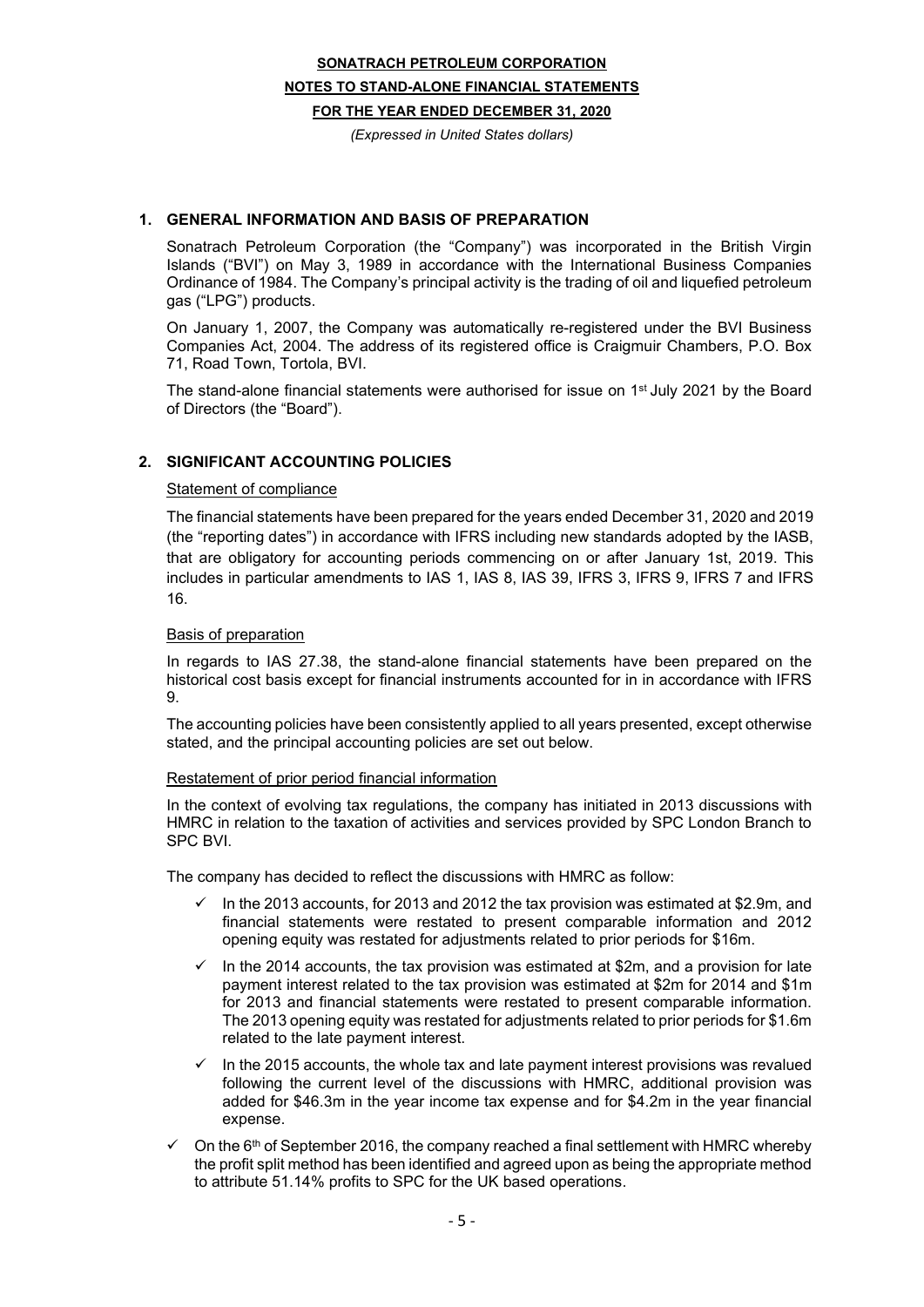*(Expressed in United States dollars)*

#### Investment in subsidiaries

A subsidiary is an entity (including a special purpose entity) over which the Company has the power to govern the financial and operating policies, generally accompanying a shareholding of more than one half of the voting rights. The existence and effect of potential voting rights that are currently exercisable or convertible are considered when assessing whether the Company controls another entity. Investments in subsidiaries are recorded at historical cost for the preparation of the non-consolidated financial statements less any impairment in the value of the subsidiaries.

#### Related parties

The Company's transactions and outstanding balances with related parties are disclosed. Parties are considered related if one party has control, joint control, and significant influence over the other party in making financial and operating decisions.

#### Foreign currencies

The financial statements are presented in the currency of the primary economic environment in which the entity operates (its functional currency) which is the United States ("US") dollars. In preparing the financial statements, transactions in currencies other than the US dollars ("foreign currencies") are recorded at the rates of exchange prevailing at the dates of the transactions. At each reporting date, monetary items denominated in foreign currencies are translated at the rates prevailing at the reporting date. Non-monetary items that are measured in terms of historical costs in a foreign currency are not translated. Exchange differences are recognised in the income statement in the period in which they arise.

#### Property, plant and equipment

Office equipment, motor vehicle and software are recorded at cost less accumulated depreciation and subsequent accumulated impairment losses.

Depreciation is charged so as to write off the cost or valuation of assets over their estimated useful life, using the straight-line method over four years. The estimated useful lives, residual values and depreciation method are reviewed at each year end, with the effect of any changes in estimate accounted for on a prospective basis.

The gain or loss arising on the disposal or retirement of an item of a fixed asset is determined as the differences between the sales proceed and the carrying amount of the asset and is recognised in the income statement.

The time-charter agreement states that, the vessel should go into dry-dock for cleaning, painting and serious repairs every 30 to 60 months from delivery date. Such repairs include, but are not limited to, major overhauling of machineries, structural repairs, paint, engine, tank cleaning and coating, cooling system, etc. Other variables are also considered in the estimate such as the location of the shipyard and the currency in which the shipyard operates. Such costs are capitalized as a component of the vessel and amortized over the period between 2 dry-docks which is over 5 years.

#### Impairment of tangible assets

At each reporting date, the Company reviews the carrying amount of its tangible assets (the "assets") to determine whether there is any indication that they have suffered an impairment loss. If any such indication exists, the recoverable amount of the asset is estimated in order to determine the extent of the impairment loss.

The recoverable amount is the higher of fair value less costs to sell and value in use. In assessing the value in use, the estimated future cash flows are discounted to their present value using a discount rate that reflects current market assessment of the time value of money and the risks specific to the asset for which the estimates of future cash flows have not been adjusted.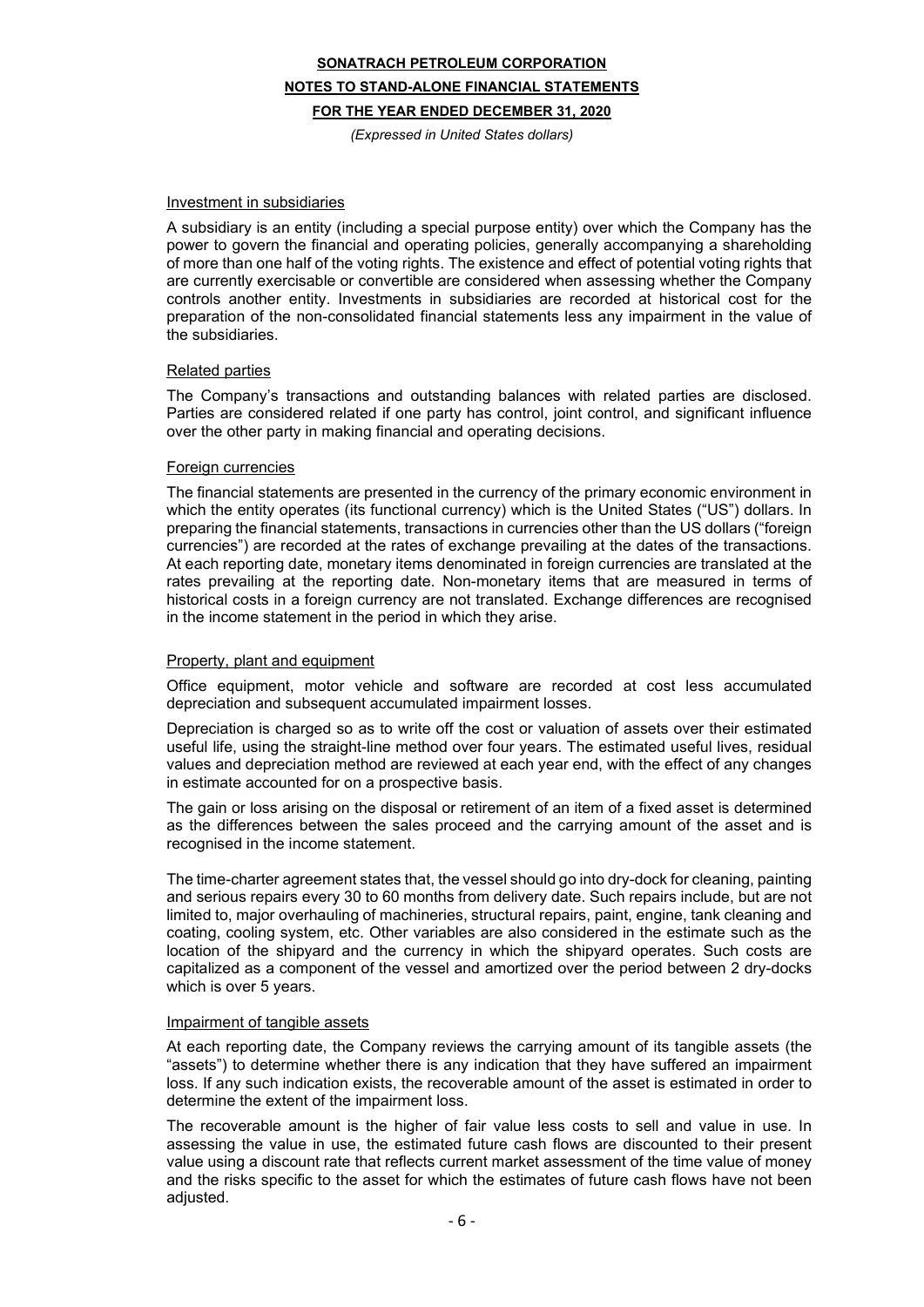*(Expressed in United States dollars)*

If the recoverable amount of an asset is estimated to be less than its carrying amount, the carrying amount is reduced to its recoverable amount. An impairment loss is recognised immediately in the income statement, unless the relevant asset is carried at a revaluated amount, in which case the impairment loss is treated as a revaluation decrease.

Where an impairment loss is subsequently reversed, the carrying amount of the asset is increased to the revised estimate of its recoverable amount, so that the revised carrying amount does not exceed the carrying amount that would have been determined had no impairment loss been recognised for the asset in prior years. A reversal of an impairment loss is recognised immediately in the income statement unless the relevant asset is carried at a revaluated amount, in which case the reversal of the impairment loss would be treated as a revaluation increase.

## Inventories

Lube oil — Inventories stored on the LPG vessels is valued at the lower of cost and net realisable value. Cost is determined by weighted average method. These inventories are only held for the Very Large Crude Carrier (VLCC), there are no other sales to third parties performed.

*Crude-oil* — Crude-oil inventories held for trading purposes are measured at fair value less costs to sell. Changes in fair value less costs to sell are recognized in profit or loss in the period of the change.

#### Financial assets, financial liabilities and equity instruments issued by the Company

## Classification and measurement

#### *Financial assets*

IFRS 9 contains three principal classification categories for financial assets: Amortised cost, Fair Value through Other Comprehensive Income (FVOCI), and Fair Value through Profit and Loss (FVPL). This classification depends on the business model in which a financial asset is managed and its contractual cash flow characteristics.

Financial assets at amortized cost: these are financial assets held to collect contractual cash flows that consist solely of payments of principal and interests (SPPI) at specified dates. They are initially measured at fair value and subsequently measured at amortized cost using the effective interest method. This category mainly includes cash, trade receivables, term deposits, loans…

Financial assets at FVOCI: these are debt instruments managed to collect and sell contractual cash flows that consist solely of payments of principal and interests (SPPI) at specified dates. They are initially measured at fair value, and subsequently measured at FV through OCI (recyclable). These are also equity instruments (non-consolidated) with irrevocable election at initial recognition to present changes in fair value in OCI with no recycling of gains or losses to income statement (except for dividends). The Company is not concerned by this category.

Financial assets at FVTPL: these are financial assets acquired with the intention of resale in the short term, derivatives held for trading, equity instruments (non-consolidated investments) not measured at FVOCI by option and debt securities that are not managed under "collect and sell" and do not meet SPPI requirements. This category mainly includes derivatives instruments.

#### *Financial liabilities*

Financial liabilities at amortised cost: these are borrowings initially measured at fair value, net of transaction costs. They are subsequently measured at amortised cost using the effective interest method.

Financial liabilities at fair value through profit or loss: these are financial liabilities held for trading. This category corresponds mainly to derivative instruments.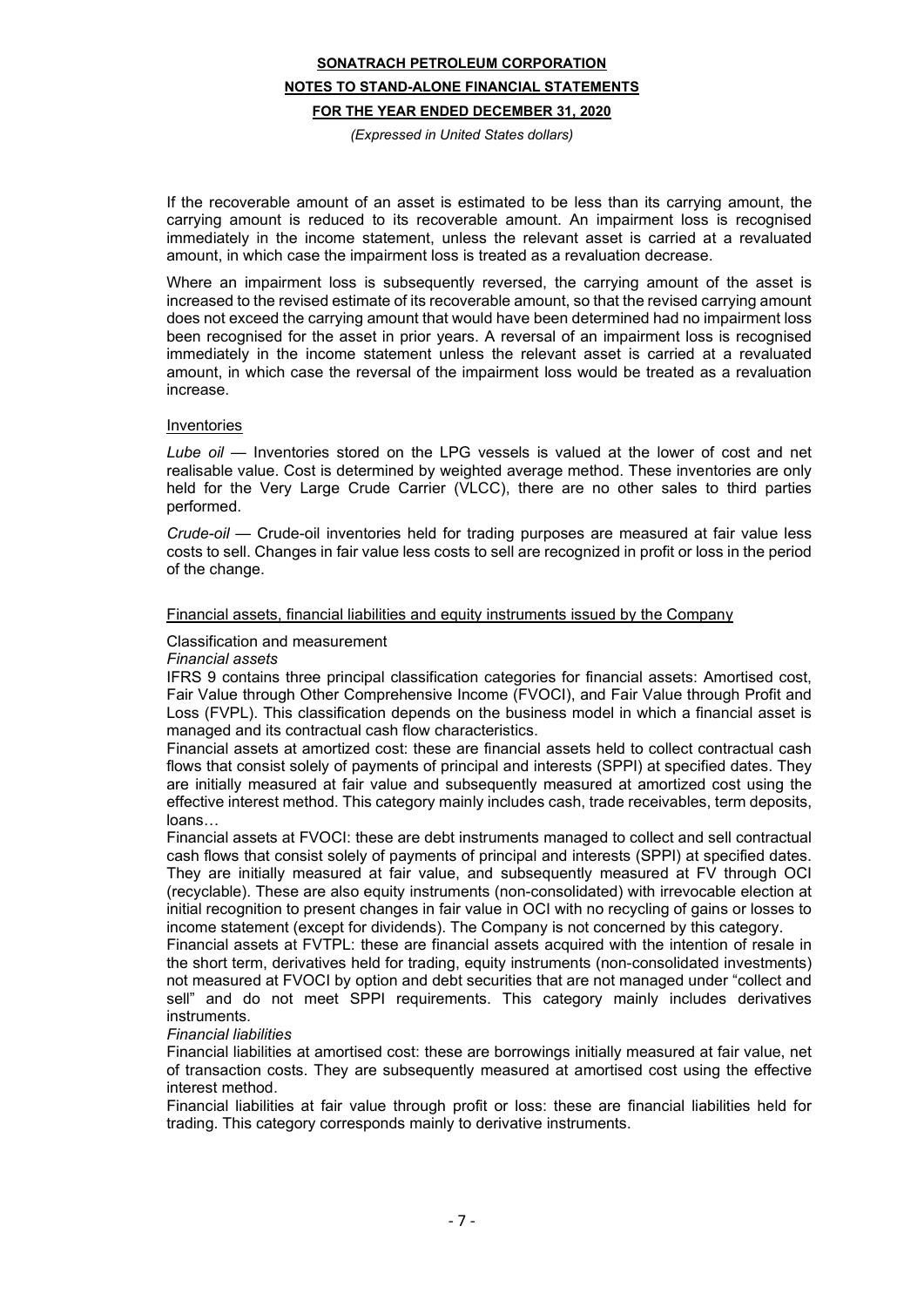*(Expressed in United States dollars)*

#### *Equity instruments issued by the company*

An equity instrument is any contract that evidences a residual interest in the assets of an entity after deducting all of its liabilities. Equity instruments issued by the Company are recorded at the proceeds received, net of direct issue costs.

#### *Recognition and de-recognition*

Financial assets and financial liabilities are recognised in the Company's statement of financial position when the Company becomes a party to the contractual provisions of the instrument.

The Company derecognises a financial asset only when the contractual rights to the cash flows from the asset expire; or it transfers the financial asset and substantially all the risks and rewards of ownership of the asset to another entity. The Company derecognises financial liabilities when, and only when, its obligations are discharged, cancelled or they expire.

Investments are recognised and derecognised on trade date where the purchase or sale of an investment is under a contract whose terms require delivery of the investment within the timeframe established by the market concerned, and are initially measured at fair value. Realised gains and losses on these investments are recorded in the income statement on the last in first out basis.

## *Effective interest method*

The effective interest method is a method of calculating the amortised cost of a financial liability and of allocating interest expense over the relevant period. The effective interest rate is the rate that exactly discounts estimated future cash payments through the expected life of the financial liabilities, or, where appropriate, a shorter period.

## Fair value

The fair values of financial assets and financial liabilities is based on their quoted market prices at the reporting date ("valuation date") without any deduction for estimated future selling costs. Where no sale occurred at the valuation date, financial assets are priced at current bid price while financial liabilities are priced at current asking price.

Securities not traded on an exchange or over-the-counter shall have the value as the Company considers fair and reasonable; provided that the Company shall obtain at least one independent dealer or third-party pricing service quote (unless no quotes are available) and may not value such security above the highest price obtained from all independent dealer or third-party pricing service.

The fair value of derivatives that are not exchange-traded is estimated at the amount that the Company would receive or pay to terminate the contract at the valuation date taking into account current market conditions and the current creditworthiness of the counterparties.

The valuation methods for each level are generally as follows:

- Level 1 (unadjusted quoted prices): prices accessible to the entity at the measurement date on active markets, for identical assets or liabilities.
- Level 2 (observable data): data concerning the asset or liability, other than the market prices included in initial level 1 input, which is directly observable (such as a price) or indirectly observable (i.e. deducted from observable prices);
- Level 3 (non-observable data): data that is not observable on a market, including observable data that have been significantly adjusted.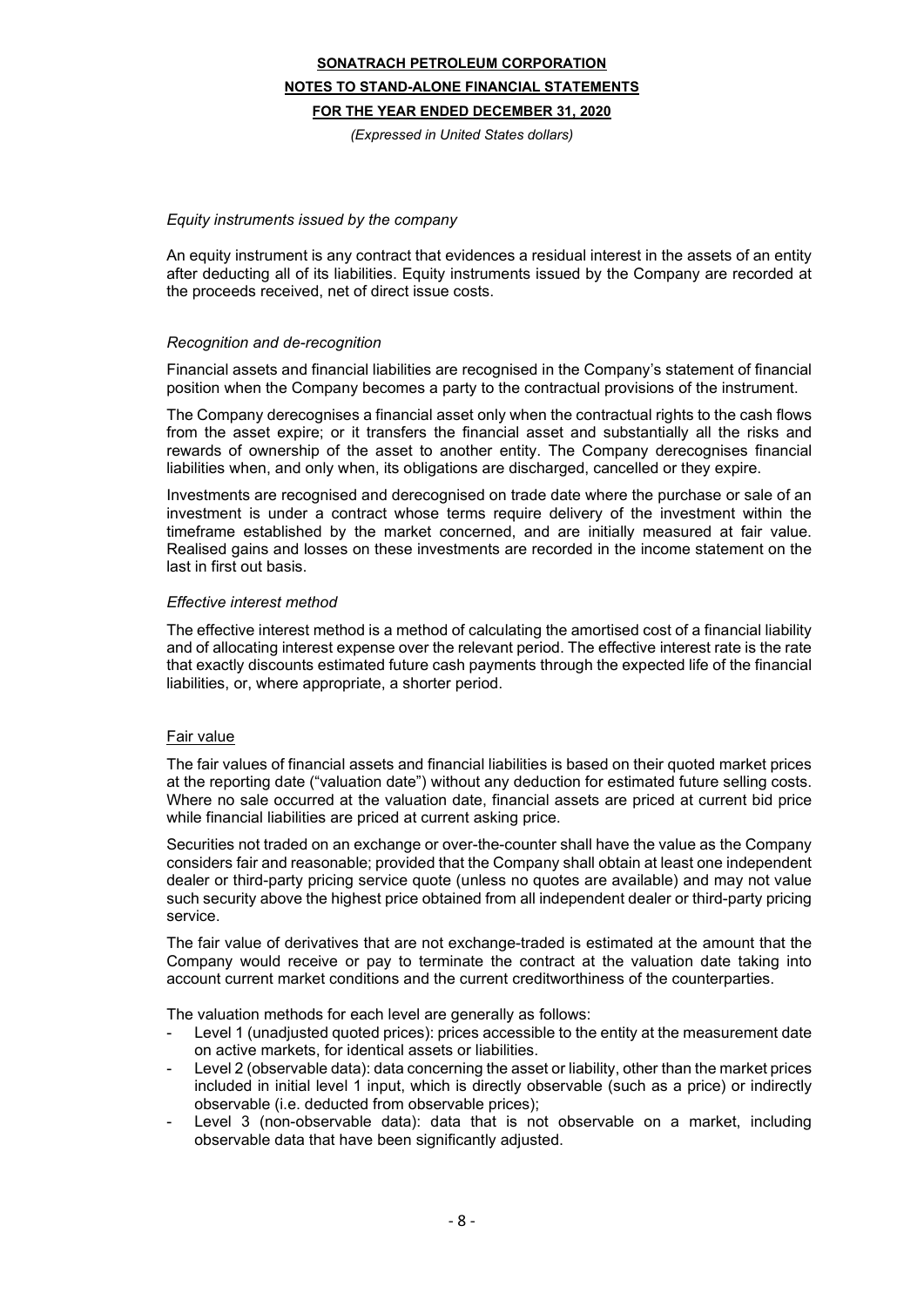*(Expressed in United States dollars)*

#### Impairment of financial assets

IFRS 9 introduces a new impairment model which consists in recognizing impairment losses on financial assets based on Expected Credit Losses (ECL).

The Company recognises an allowance for ECL for all debt instruments not held at fair value through profit or loss. These instruments are essentially trade receivables.

For trade receivables, the Company applies a simplified approach in calculating ECL. Therefore, the Company does not track changes in credit risk, but instead recognises a loss allowance based on lifetime ECL at each reporting date. The Company has established a provision matrix that is based on its historical credit loss experience, adjusted for forwardlooking factors specific to the debtors and the economic environment.

## Cash and cash equivalents

The Company considers cash at bank and short-term deposits with original maturities of three months or less to be cash and cash equivalents.

#### Provision

A provision is recognised when the Company has a present obligation as a result of a past event, it is probable that the Company will be required to settle the obligation, and a reliable estimate can be made of the amount of the obligation.

The amount recognised as a provision is the best estimate of the consideration required to settle the present obligation at the reporting date, taking into consideration the risks and uncertainties surrounding the obligation.

#### Leasing

From the 1 January 2019, the Company's leases are recorded in application of IFRS 16. The Company recognizes an asset corresponding to the right of use of the leased assets, and an equivalent financial liability. The amortization of the right of use and a financial interest expense replace the leases expenses.

The Company applies this standard using the modified retrospective approach and opted to use the two exemptions from capitalization allowed for leases of less than twelve months and leases of assets with an individual value of less than USD 5,000 when new. Accordingly, the information presented for 2018 has not been restated.

As stated above, the right of use is recognized at an amount corresponding to the initial debt, adjusted for prepaid and accrued payments on the original lease, and any estimated repair costs. The right of use is amortized on a straight-line basis over the term of the lease. As the implicit interest rate of the leases is not easily determined, the Company applies a discount rate based on its estimated borrowing rate.

The main leases affected by IFRS 16 concern real estate and vessels. The impacts on the financial statements are the following (See Notes 4 and 10):

*Effects on the balance sheet:* increase in lease assets and financial liabilities. This is similar to the effect on reported equity that arises from financing the purchase of an asset. The newly recognised lease asset—the right-of-use asset—is a non-current non-financial asset, and the lease liability is part of current and non-current financial liabilities.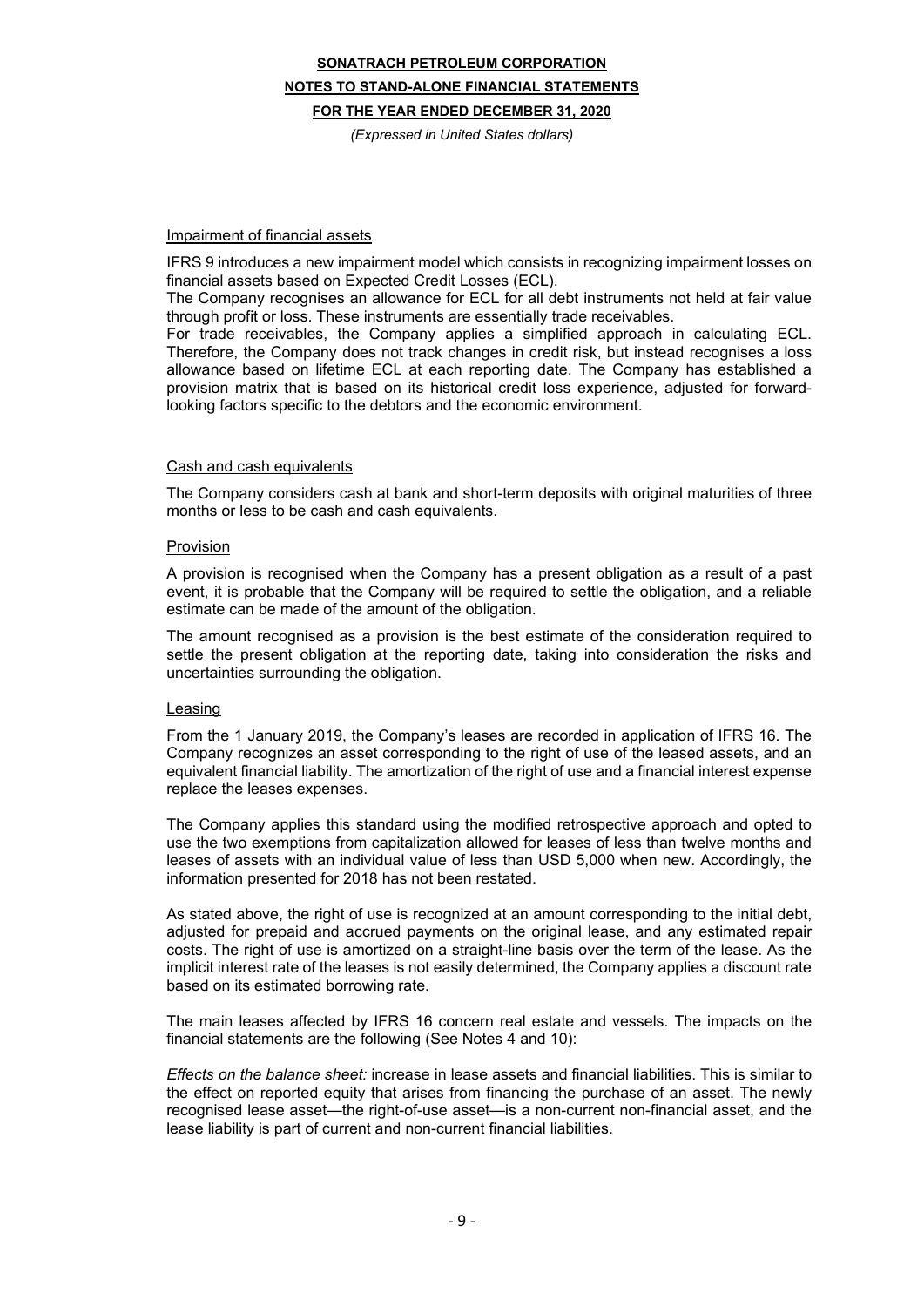*(Expressed in United States dollars)*

# *Effects on the income statement:*

(a) increase in Depreciation costs

(b) higher finance cost

(c) expense related to leases removed from rent related expenses

The overall effect on the income statement from adopting IFRS 16 is neutral. This is because no difference is expected between the sum of depreciation and interest for leases.

#### *Effects on the cash flow statement:*

Changes in accounting requirements do not cause a difference in the amount of cash transferred between the parties. However, IFRS 16 has an effect on the presentation.

#### Revenue recognition

IFRS 15 ("Revenue from contracts with customers") establishes a comprehensive framework for determining whether, how much and when revenue is recognised. It replaced IAS 18 Revenue and related interpretations.

The Company has adopted IFRS 15 using the cumulative effect method (without practical expedients), with the effect of initially applying this standard recognised at the date of initial application (i.e. January 1, 2018). Accordingly, the information presented for 2017 has not been restated – i.e. it is presented, as previously reported, under IAS 18.

Under IFRS 15, revenue is recognised when a customer obtains control of the goods or services. Determining the timing of the transfer of control – at a point in time or over time – requires judgement.

Revenue is measured at the fair value of the consideration received or receivable. It is reduced for estimated rebates and other similar allowances.

The revenue of the Company mainly includes of the following activities:

*Sale of hydrocarbon products* — Revenue from the sale of hydrocarbon products is recognised when all the following conditions are satisfied:

- the Company has transferred to the buyer the significant risks and rewards of ownership of the products.
- the Company retains neither continuing managerial involvement to the degree usually associated with ownership nor effective control over the products sold.
- the amount of revenue can be measured reliably.
- it is probable that the economic benefits associated with the transaction will flow to the entity; and
- the costs incurred or to be incurred in respect of the transaction can be measured reliably.

*Freight revenue* — Freight revenue is recognised on a monthly basis based on a fixed contractual annual amount, less a prorated amount for any time the vessel is not available for use. Regarding Freight revenue, the Company only acts as an agent with related parties. Henceforth, in regards of IFRS 15, the company only presents the margin of the operation in the financial statements.

*Interest income* — Interest income is recorded on the accrual basis, by the reference to the principal outstanding and at the effective interest rate applicable.

*Dividend income* — Dividend income from investments is recognised when the shareholder's right to receive payment has been established.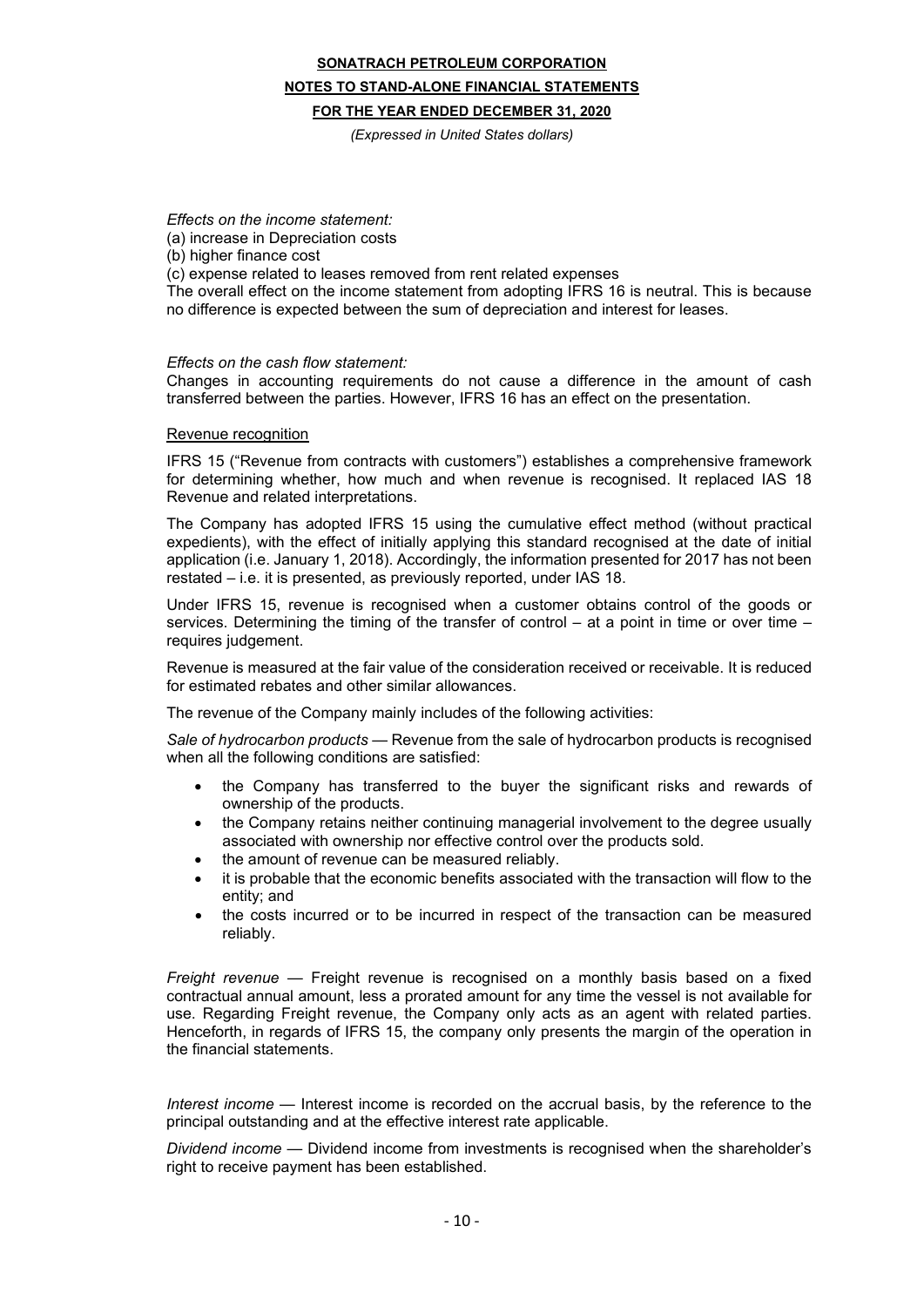*(Expressed in United States dollars)*

*Deferred income* — Amounts received in advance for the performance of services are classified as deferred income.

#### Other operating costs

All the expenses contributing directly in the realization of the revenues are classified as other operating expenses. The main items are: freight, port expenses and demurrage.

## Taxation

Under the current laws of the BVI, the Company is not subject to income, estate, corporation or capital gains taxes.

As discussed above (see note 2 "Restatement of prior period financial information") the company has engaged discussion with HMRC in 2013 and it was agreed at the completion of the negotiation with HMRC that a profit split of the trading profit being attributable to the UK operations should be used as a basis for settling the historic open years.

Therefore, the profit split method has been identified and agreed with HMRC as the appropriate method to attribute profit to SPC BVI.

#### Dividend distribution

Dividend distribution to the Company's shareholder is recognised as a liability in the Company's financial statements in the period in which the dividends are approved by the shareholder.

# **3. CRITICAL ACCOUNTING JUDGEMENT AND KEY SOURCES OF ESTIMATION UNCERTAINTY**

In the application of the Company's accounting policies, management is required to make judgments, estimates and assumptions about the carrying amounts of assets and liabilities that are not readily apparent from other sources. The estimates and associated assumptions are based on historical experience and other factors that are considered to be relevant. Actual results may differ from these estimates.

The estimates and underlying assumptions are reviewed on an ongoing basis. Revisions to accounting estimates are recognised in the period in which the estimate is revised if the revision affects only that period or in the period of the revision and future periods if the revision affects both current and future periods.

#### Key sources of estimation uncertainty

The following are the key assumptions concerning the future, and other key sources of estimation uncertainty at the reporting date, that have significant risks of causing material adjustment to the carrying amounts of assets and liabilities within the next financial year.

## *Useful lives of property, plant and equipment*

The entity reviews the estimated useful lives of property, plant and equipment at the end of each annual reporting period. Management determined that the initial estimated useful life of the shipping vessels of between 20 and 25 years remains the most relevant estimate.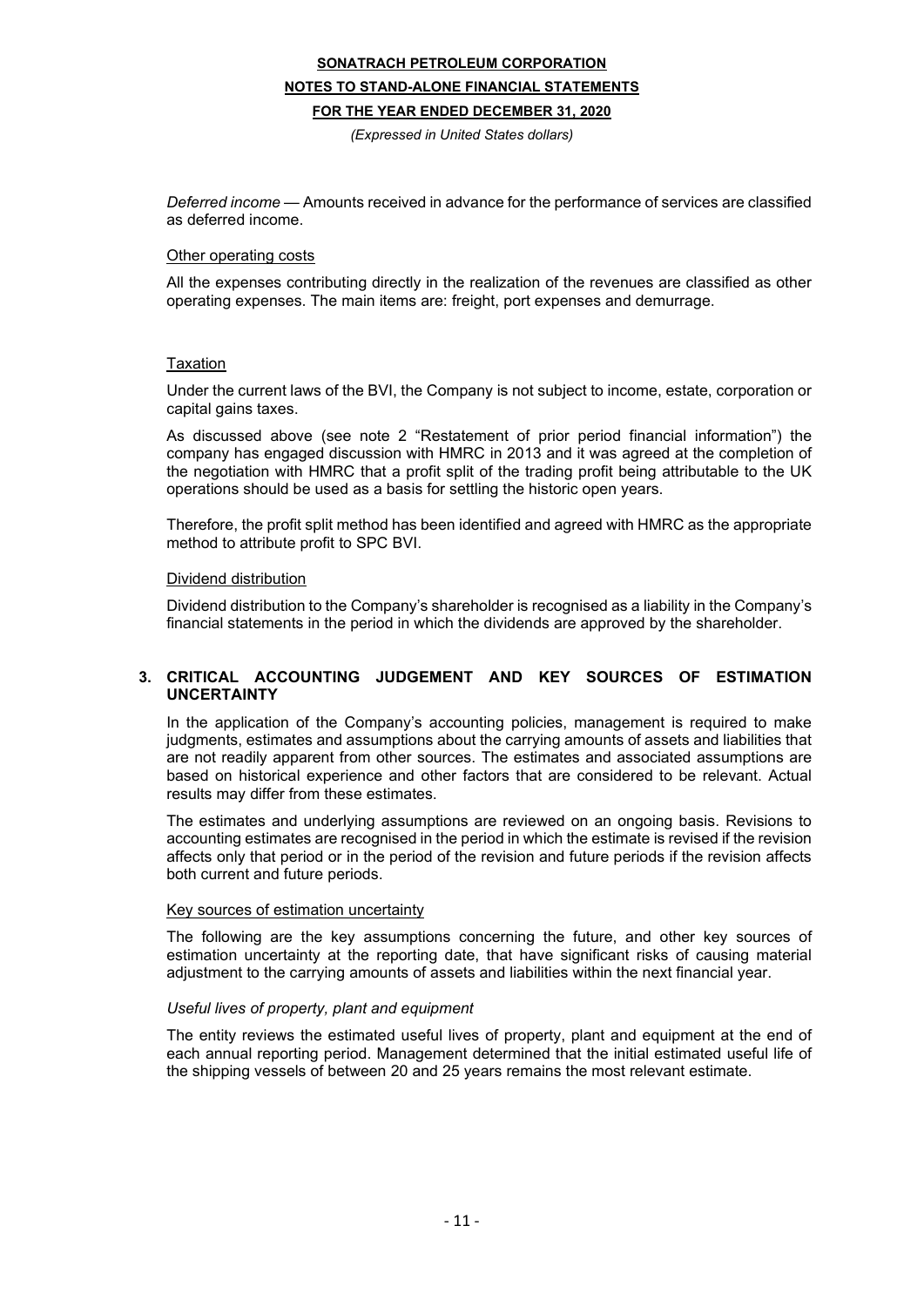*(Expressed in United States dollars)*

# **4. PROPERTY, PLANT AND EQUIPMENT**

|                                 | <b>Total</b>    | <b>Office Equipment</b> | <b>Motor vehicle</b> | Software        | <b>Right of Use</b> |
|---------------------------------|-----------------|-------------------------|----------------------|-----------------|---------------------|
| <b>COST</b>                     |                 |                         |                      |                 |                     |
| <b>January 1 2019</b>           | \$<br>2,280,142 | \$<br>1,164,090         | \$<br>10,267         | \$<br>1,105,785 | \$<br>- 0           |
| Additions                       | 25,527          | 25,527                  |                      |                 | 261,346,467         |
| Disposal                        | (10, 267)       |                         | (10, 267)            |                 |                     |
| Conversion adjustements         | 32,284          | 32,284                  |                      |                 |                     |
| <b>January 1 2020</b>           | 2,327,685       | 1,221,900               |                      | 1,105,785       | 261,346,467         |
| Additions                       | 18,641          | 18,641                  |                      |                 | 14,456              |
| Disposal                        | (22, 852)       | (22, 852)               |                      |                 |                     |
| Conversion adjustement          | 33,540          | 33,540                  |                      |                 | 187,203             |
| Decembre 31 2020                | 2,357,015       | 1,251,229               |                      | 1,105,785       | (261, 173, 721)     |
| <b>ACCUMULATED DEPRECIATION</b> |                 |                         |                      |                 |                     |
| January 1 2019                  | 2,245,500       | 1,129,448               | 10,267               | 1,105,785       |                     |
| Additions                       | 34,225          | 34,225                  |                      |                 | 49,471,456          |
| Disposal                        | (10, 267)       |                         | (10, 267)            |                 |                     |
| Conversion adjustement          | 23,565          | 23,565                  |                      |                 |                     |
| <b>January 1 2020</b>           | 2,293,023       | 1,187,238               |                      | 1,105,785       | 49,471,456          |
| <b>Additions</b>                | 21,777          | 21,777                  |                      |                 | 48,728,345          |
| Disposal                        | (22, 852)       | (22, 852)               |                      |                 |                     |
| Conversion adjustement          | 33,701          | 33,701                  |                      |                 |                     |
| Decembre 31 2020                | 2,325,649       | 1,219,863               | 0                    | 1,105,785       | 98,199,801          |
| <b>NET BOOK VALUE</b>           |                 |                         |                      |                 |                     |
| Decembre 31 2019                | 34,662<br>\$    | \$<br>34,662            |                      |                 | 211,875,011         |
| Decembre 31 2020                | \$<br>31,366    | \$<br>31,366            |                      |                 | 163,348,325         |

According to IFRS16, the company has recognised the right of use corresponding to its leased assets, the right of use mainly includes the leases corresponding to the vessels and the real estate of the headquarter of the company.

#### Depreciation

The following useful life is used in the calculation on the depreciation:

Office equipment and software, on a straight-line basis over 4 years<br>Office rental/Right of Use, on a straight-line basis over Term of the lease Office rental/Right of Use, on a straight-line basis over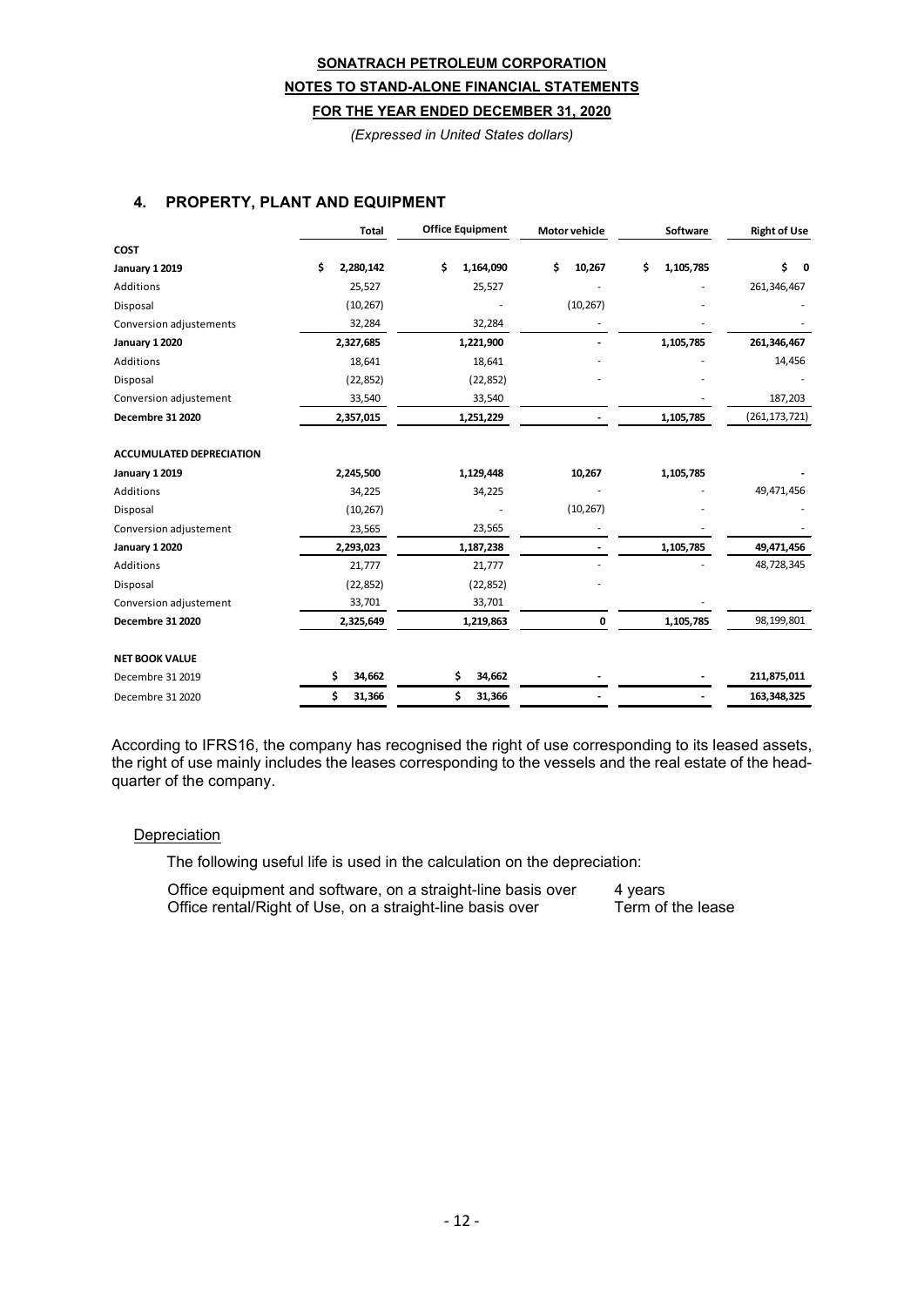*(Expressed in United States dollars)*

# **5. DUE FROM RELATED COMPANIES**

| Non current                                   |                   | 2020              | 2019                      |
|-----------------------------------------------|-------------------|-------------------|---------------------------|
| Intercompany Loans                            | $\left( 1\right)$ | 6,063,236<br>S    | 12, 126, 471<br>S         |
| <b>Current</b>                                |                   |                   |                           |
| Intercompany Loans<br>Due from parent company | (i)               | 6,348,028         | 11,592,626<br>287,473,476 |
| Due from related parties                      | (ii)              | 290,686,442       | 1,964,697                 |
|                                               |                   | 297,034,469<br>\$ | 301,030,799               |

# (i) Due from subsidiaries – non-current

|              | 2020                     | 2019             |
|--------------|--------------------------|------------------|
| <b>ALTC</b>  | \$                       | \$               |
| <b>HMTC</b>  |                          |                  |
| <b>NOVSL</b> | 6,063,236                | 12, 126, 471     |
| <b>RNTC</b>  | $\overline{\phantom{0}}$ |                  |
| <b>SGCC</b>  | $\overline{\phantom{0}}$ |                  |
| <b>SPOTC</b> | -                        |                  |
|              | 6,063,236<br>\$          | \$<br>12,126,471 |

# *Alrar Transportation Corporation*

The balance from ALTC relates to the funding of the construction of its LPG Vessel ("Alrar"), which was delivered on September 16, 2004. The amount is unsecured, interest is accrued at an annual rate of 5.5%, the final repayment in 2020 is \$1.8 m (2019 \$3.6 m). The bank loan related to the construction of the LPG vessel "Alrar" has been paid in full as of March 31, 2015.

#### *Hassi Messaoud Transportation Corporation*

The balance from HMTC relates to the funding of the construction of a LPG Vessel ("Hassi Messaoud"), which was delivered on March 31, 2005. The amount is unsecured, interest is accrued at an annual rate of 5.5%, the final repayment in 2020 is \$1.8 m (2019 \$3.5 m). The bank loan related to the construction of the LPG vessel "Hassi Messaoud" has been paid in full as of March 31, 2015.

#### *New* Ocean *Shipping Venture*

The balance from NOSVL relates to the funding of the construction of a VLCC Vessel ("Mesdar"), which was delivered on November 3, 2007.

The loan represented 100% of the initial working capital required to construct the VLCC. In prior years, the loan was recorded as due from joint venture. During the year 2008, the remaining shares of the joint venture shares were purchased back and the loan increased to 100%.

In November 2, 2015, the bank loan related to the construction of the vessel was paid in full by New Ocean Shipping Venture.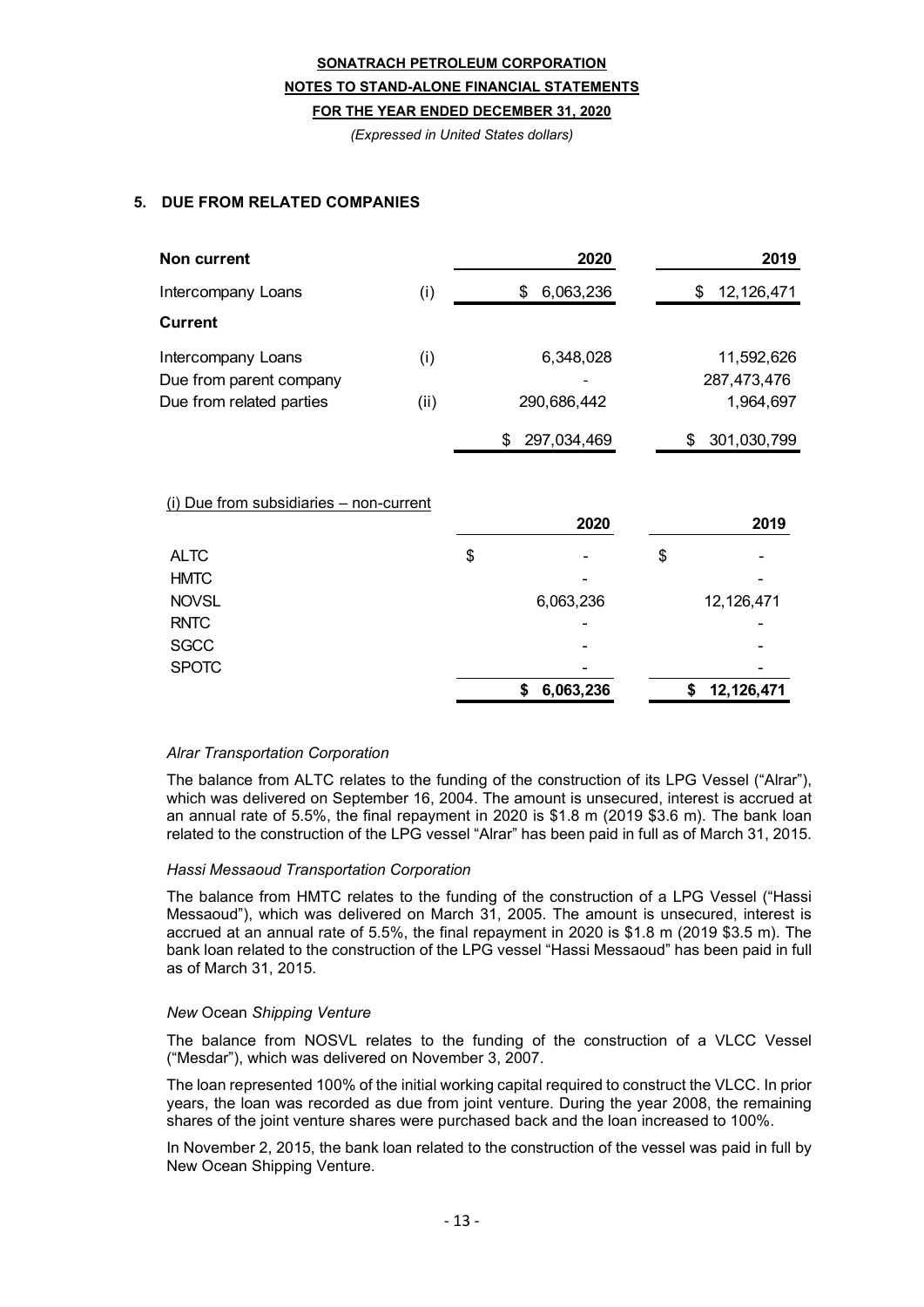*(Expressed in United States dollars)*

At the same date, the Loan from SPC was reconfigured in a new loan and raised from \$29.7 m to \$42.4 m with a rate of LIBOR + 0.375. The repayment for 2020 is \$6 m (2019 \$6 m).

## *Rhourd Enouss Transportation Corporation*

The balance from RNTC relates to the funding of the construction of its LPG Vessel ("Rhourd Enouss"), which was delivered on December 5, 2004. The amount is unsecured, interest is accrued at an annual rate of 5.5%, the final repayment in 2020 is \$1.8 m (2019 \$3.6m). The bank loan related to the construction of the LPG vessel "Rhourd Enouss" was paid in full as of March 31 2015.

# *Sonatrach Gas Carrier Corporation*

The balance from SGCC is NIL. LPG Vessel "Reggane" was delivered on November 30, 1999. The loan from SPC was fully paid as of June 01, 2016.

## *Sonatrach Petroleum Overseas Transportation Corporation*

The balance from SPOTC SGCC is NIL LPG Vessel ("Djanet") was delivered on October I, the loan from SPC was fully paid as of June 01, 2016.

## (i) Due from subsidiaries - current

|              | 2020            | 2019             |
|--------------|-----------------|------------------|
| <b>ALTC</b>  | 7,182           | 1,828,659        |
| <b>HMTC</b>  | 7,182           | 1,786,988        |
| <b>NOVSL</b> | 6,082,828       | 6,131,501        |
| <b>RNTC</b>  | 7,182           | 1,845,479        |
| <b>SGCC</b>  | 22,175          |                  |
| <b>SPOTC</b> | 221,478         |                  |
|              | 6,348,028<br>\$ | 11,592,626<br>\$ |

These amounts represent short-term advances and amounts paid by the Company on behalf of the subsidiaries on normal commercial terms. All amounts are unsecured, interest free and have no fixed repayment terms.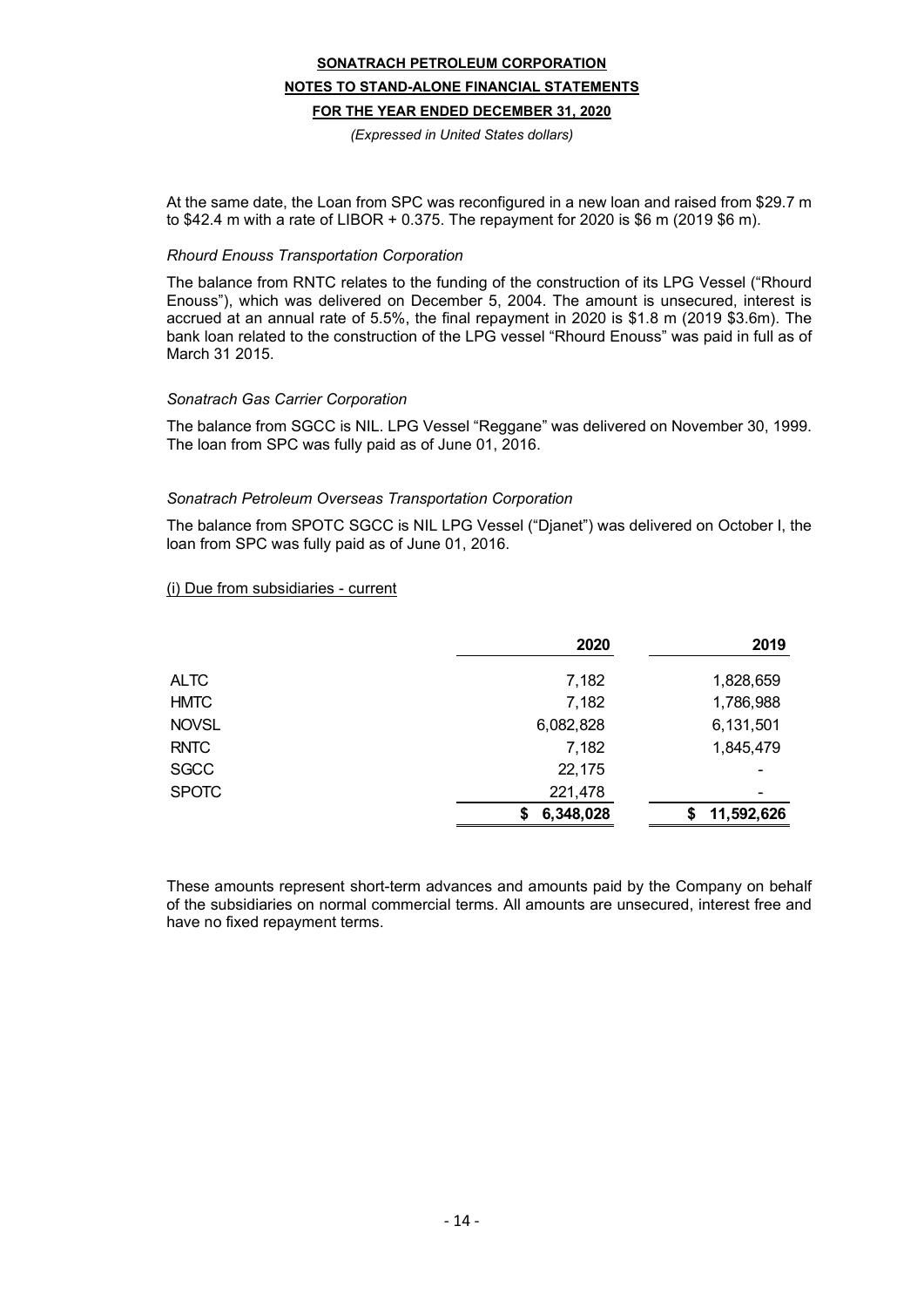*(Expressed in United States dollars)*

# (ii) Due from related parties

|                                | 2020              | 2019              |
|--------------------------------|-------------------|-------------------|
| Sonatrach Spa                  | 7,005,816         | 7,473,476         |
| Sonatrach Raffineriea Italiana | 2,273,622         |                   |
| ALTC                           |                   | 649,241           |
| <b>RNTC</b>                    |                   | 736,464           |
| SGCC                           |                   | 578,992           |
| <b>SPOTC</b>                   | 1,043,190         |                   |
| <b>SIHC</b>                    | 100,363,814       | 100,000,000       |
| <b>SPIC</b>                    | 180,000,000       | 180,000,000       |
|                                | 290,686,442<br>\$ | 289,438,173<br>\$ |

The amount due from Sonatrach Spa relates to trade receivables, which are on normal commercial terms. All amounts are unsecured, interest free and have no fixed repayment terms. The amounts due by SPOTC, ALTC, RNTC and SGCC are off hires, which will be offset against future hires.

SPC BVI entered into the following loan agreements, with:

- SPIC on 10.01.2019 for 200 million USD, on which a partial refund was made for 20 million USD, maturing 09.01.2022, and
- SIHC on 06.05.2019 for 100 million USD maturing 31.12.2021.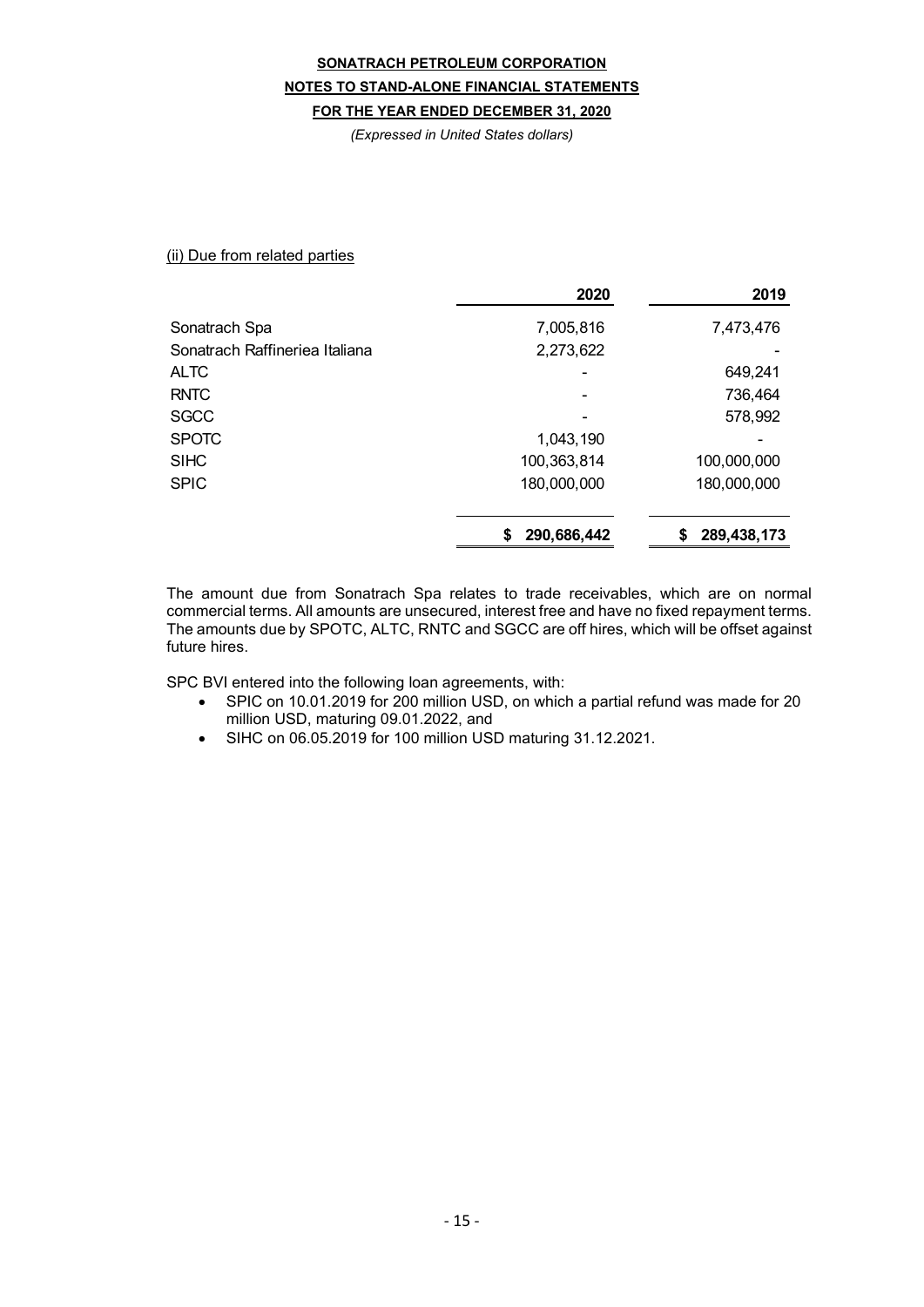*(Expressed in United States dollars)*

# **6. INVESTMENTS IN SUBSIDARIES**

| <b>Subsidiaries</b> | Place of<br>Incorporation | % Holding | <b>Principal activity</b> | 2020        | 2019        |
|---------------------|---------------------------|-----------|---------------------------|-------------|-------------|
| <b>SGCC</b>         | <b>BVI</b>                |           | Transportation            |             |             |
| 1,000 shares with   |                           | 100%      | of LPG                    | \$<br>1,000 | \$<br>1,000 |
| no par value        |                           |           |                           |             |             |
| <b>SPOTC</b>        | <b>BVI</b>                |           | Transportation            |             |             |
| 1,000 shares with   |                           | 100%      | of LPG                    | 1,000       | 1,000       |
| no par value        |                           |           |                           |             |             |
| <b>ALTC</b>         | <b>BVI</b>                |           | Transportation            |             |             |
| 1,000 shares with   |                           | 100%      | of LPG                    | 1,000       | 1,000       |
| no par value        |                           |           |                           |             |             |
| <b>RNTC</b>         | <b>BVI</b>                |           | Transportation            |             |             |
| 1,000 shares with   |                           | 100%      | of LPG                    | 1,000       | 1,000       |
| no par value        |                           |           |                           |             |             |
| <b>HMTC</b>         | <b>BVI</b>                |           | Transportation            |             |             |
| 1,000 shares with   |                           | 100%      | of LPG                    | 1,000       | 1,000       |
| no par value        |                           |           |                           |             |             |
| <b>NOVSL</b>        | <b>BVI</b>                |           | Transportation            |             |             |
| 1,000 shares with   |                           | 100%      | of Crude Oil              | 1,000       | 1,000       |
| no par value        |                           |           |                           |             |             |
|                     |                           |           |                           | \$<br>6,000 | \$<br>6,000 |

# **7. TRADE AND OTHER RECEIVABLES**

|                              |    | 2020        |    | 2019          |
|------------------------------|----|-------------|----|---------------|
| Trade receivables            | \$ | 104,413,087 | \$ | 363,273,234   |
| Allowance for doubtful debts |    | (34, 126)   |    | (123,954)     |
|                              |    | 104,378,962 |    | 363, 149, 280 |
| Other receivables            |    | 1,313,563   |    | 5, 163, 332   |
|                              | S  | 105,692,525 |    | 368,312,612   |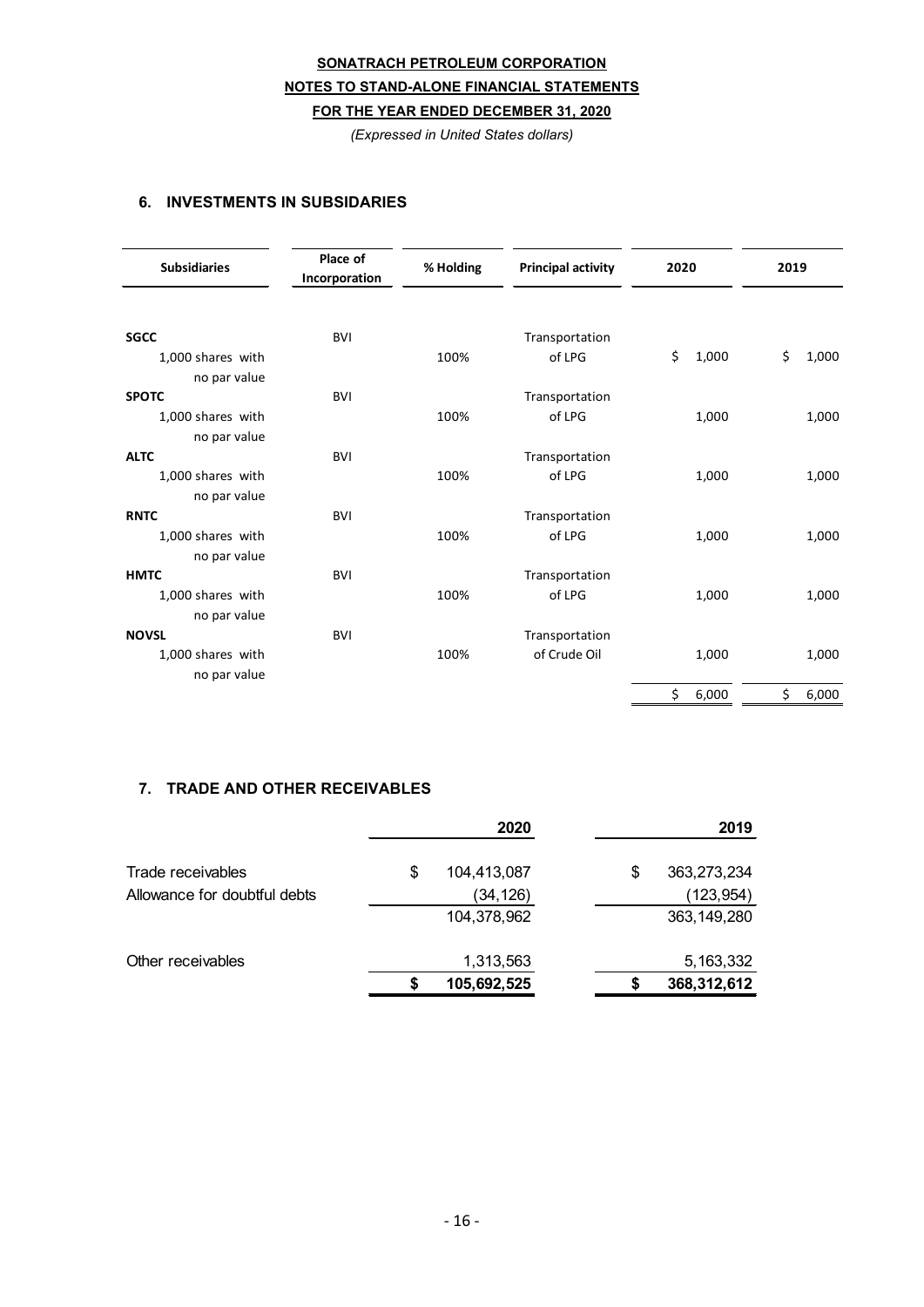*(Expressed in United States dollars)*

# Trade receivables

The standard credit period on sales of hydrocarbon products is 30 days. No interest is charged on the trade receivables for the first 30 days from the date of the bill of lading. Thereafter, interest is charged at Libor + commission per annum on the outstanding balance. There are some specific arrangements made with some clients where the payments are due in 180 days and where the interest charged is at Libor + 1.5%.

Before accepting new customers, the Company assesses the potential customer's credit quality and defines the credit period and the guarantees required. The Company's largest customer has an open balance of \$58,578,932 *as of December 31, 2020* (2019 - \$*152,670,984*). Its credit period is 180 days, interest is charged at the Libor rate + 1.5% and a letter of credit is required as a guarantee.

## Ageing of past due

The table below shows the ageing of receivables at the reporting date:

|               |       |                   | 2020     |  |             | 2019     |
|---------------|-------|-------------------|----------|--|-------------|----------|
| 0 - 31 days   |       | 104, 154, 127     | 99.75%   |  | 362,205,161 | 99.72%   |
| 31 - 180 days |       | 130,016           | 0.12%    |  | 1,059,951   | 0.28%    |
| 181 - 1 year  |       | 93,985            | 0.09%    |  |             | $0.00\%$ |
| 1 - $5$ years |       | 34,959            | 0.03%    |  | 8,122       | $0.00\%$ |
| + 5 vears     |       | $\blacksquare$    | $0.00\%$ |  |             | $0.00\%$ |
|               | Total | \$<br>104,413,087 | 100.00%  |  | 363,273,234 | 100.00%  |

Movement in the allowance for doubtful debts

|                                             | 2020      | 2019      |
|---------------------------------------------|-----------|-----------|
| Balance at the beginning of the year        | (123,955) | (511,593) |
| Impairment losses recognised on receivables | 10,868    | 376,770   |
| Amounts recovered over the year             |           |           |
| Amounts written off as uncollectible        | 78.960    | 10,868    |
| Balance at the end of the year              | (34,126)  | (123,955) |

An impairment analysis is performed at each reporting date using a provision matrix to measure expected credit losses. The provision rates are based on days past due for groupings of various customer segments with similar loss pattern (product type, customer type and rating…). The letters of credit and other forms of credit insurance are considered integral part of trade receivables and considered in the calculation of impairment

In determining the recoverability of receivables for the year, the Company holds a meeting with all parties concerned to discuss the possibilities to recover the receivables. Depending on the age and recoverability of the outstanding amounts, the accounting department determines the allowance for doubtful debts. Any write-offs of significant receivables need to be approved by the Board.

The concentration of credit risk is limited because the customer base is large and unrelated. Accordingly, management believes that there is no further credit provision required in excess of the allowance for doubtful debts.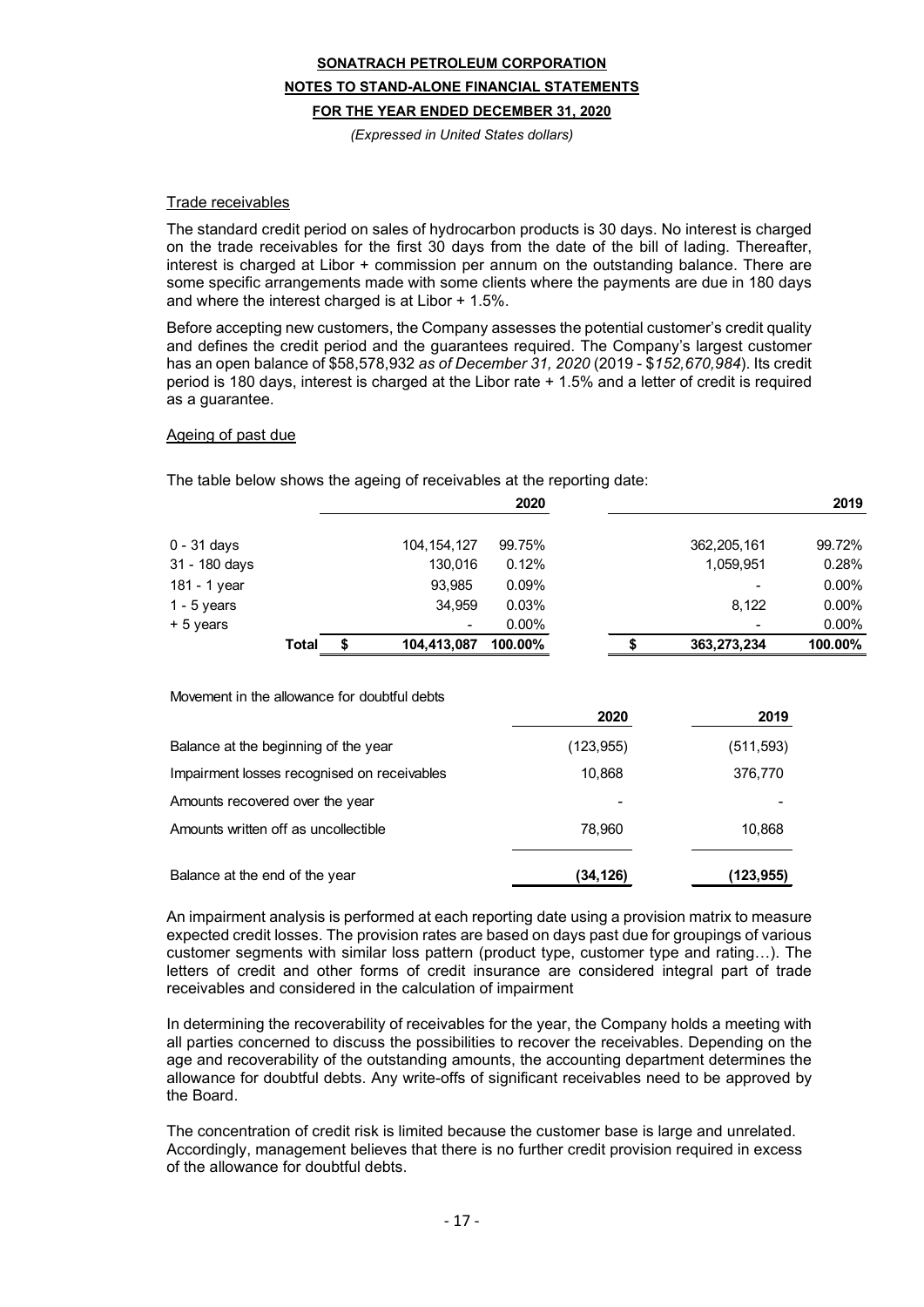*(Expressed in United States dollars)*

# **8. CASH AND CASH EQUIVALENTS**

|               | 2020        | 2019        |
|---------------|-------------|-------------|
| Cash          | 42,039,401  | 61,556,950  |
| Time deposits | 162,600,000 | 103,000,000 |
|               | 204,639,401 | 164,556,950 |

# **9. ISSUED CAPITAL**

|                                                       | 2020          | 2019         |
|-------------------------------------------------------|---------------|--------------|
| Authorised, issued and fully paid                     |               |              |
| Share capital: 1000 ordinary shares with no par value |               |              |
| Share premium                                         | \$ 20,000,000 | \$20.000.000 |

# Share rights

All shares shall:

-have one vote each;

-be subject to redemption, purchase or acquisition by the Company for fair value and; -have the same rights with regard to dividends and distributions upon liquidation of the Company.

# **10. FINANCIAL DEBT**

|                            | 2020          | 2019           |
|----------------------------|---------------|----------------|
| Non current finanical debt | \$115.697.488 | \$ 158,493,487 |
| Current financial debt     | 47.212.074    | 51,426,490     |
|                            | 162,909,562   | 209,919,977    |

According to IFRS 16, the Company has recognized a financial debt related to the right of use of its leased assets. The financial debt mainly includes the leases debt corresponding to the vessels and the real estate of the headquarter of the company.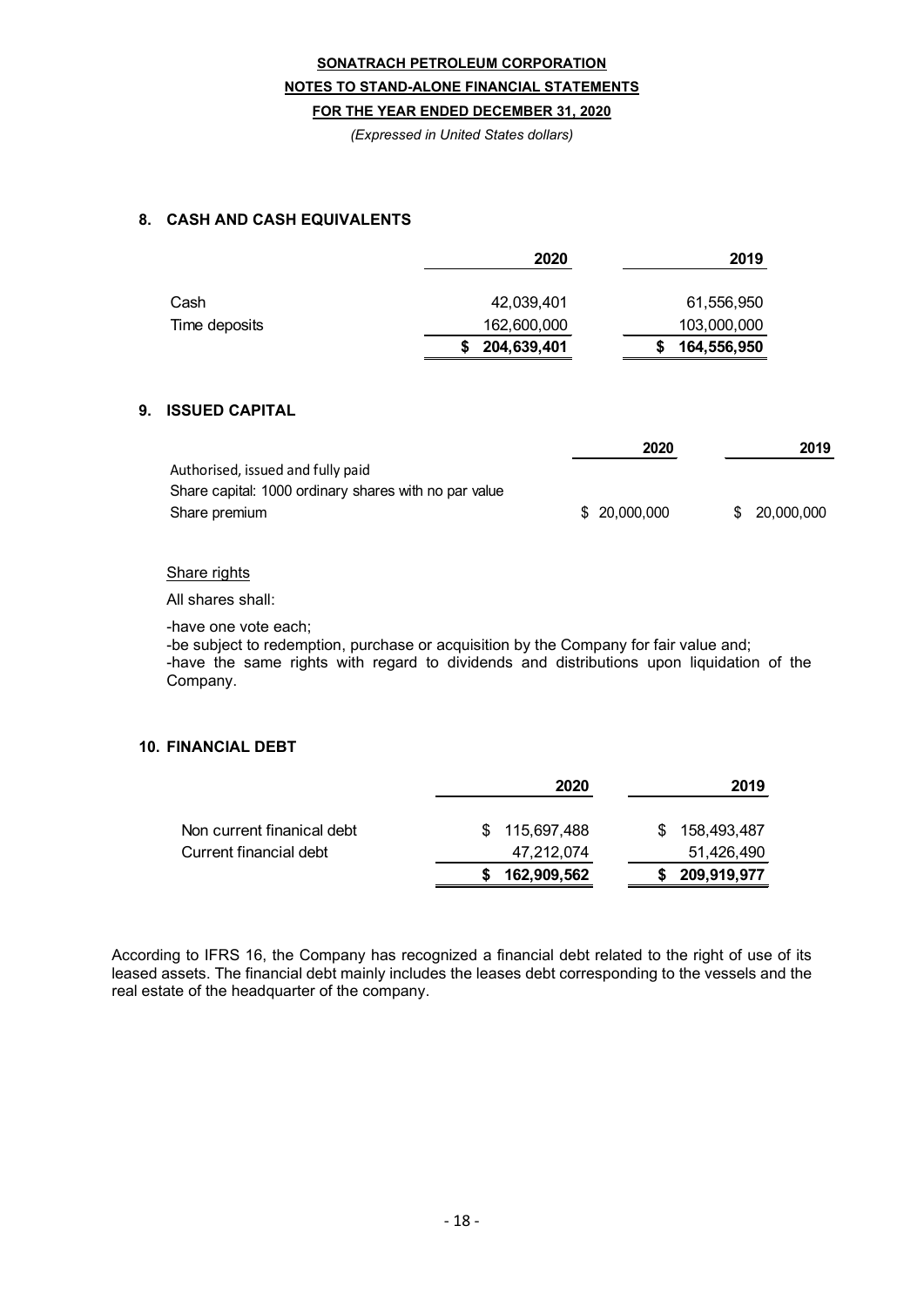*(Expressed in United States dollars)*

# **11. DUE TO RELATED COMPANIES**

|                        |                   | 2020       | 2019        |
|------------------------|-------------------|------------|-------------|
| Due to parent company  |                   | 801,836    |             |
| Due to subsidiaries    |                   | 1,600,753  |             |
| Due to related parties | $\left( 1\right)$ | 29,946,731 | 122,121,350 |
|                        |                   | 32,349,320 | 122,121,350 |

# (i) Due to related parties

An amount of \$11,809,534 due to SRI as well as \$18,137,197 is due to Sonatrach SpA (2019 - \$122,121,350) and includes \$18,113,031 (2019 - \$122,109,782) that relates to purchases of hydrocarbon products made on normal commercial terms.

All amounts are unsecured, interest free and have no fixed repayment terms.

# **12. TRADE AND OTHER PAYABLES**

|                | 2020        | 2019        |
|----------------|-------------|-------------|
| Trade payables | 108,579,191 | 240,665,011 |
| Other payables | 4,810,885   | 1,520,422   |
|                | 113,390,075 | 242,185,433 |

The related credit period with this supplier is 180 days, but the Company's policy is to discount the invoices within an average of 60 days. No credit limit or guarantees have been required by the supplier.

The standard credit period on purchases of hydrocarbon products is 30 days. No interest is charged on the trade payables for the first 30 days from the date of the invoice. In most cases there will be no interest charged on the outstanding balance. There are some specific arrangements made with some suppliers where the payments, which are overdue, will be charged at the interest rate stated in the contract, which varies from LIBOR plus a commission to 14-18%. The Company has financial risk management policies in place to ensure that all payables are paid within the credit timeframe.

# **13. ADMINISTRATIVE EXPENSES**

Administrative expenses mainly include employee benefit expenses amounting to \$2,486,453 (2019 - \$2,519,203). Among the employee benefit expenses, an expense of \$63,893 (2019 - \$70,581) was recognised for defined contribution plans.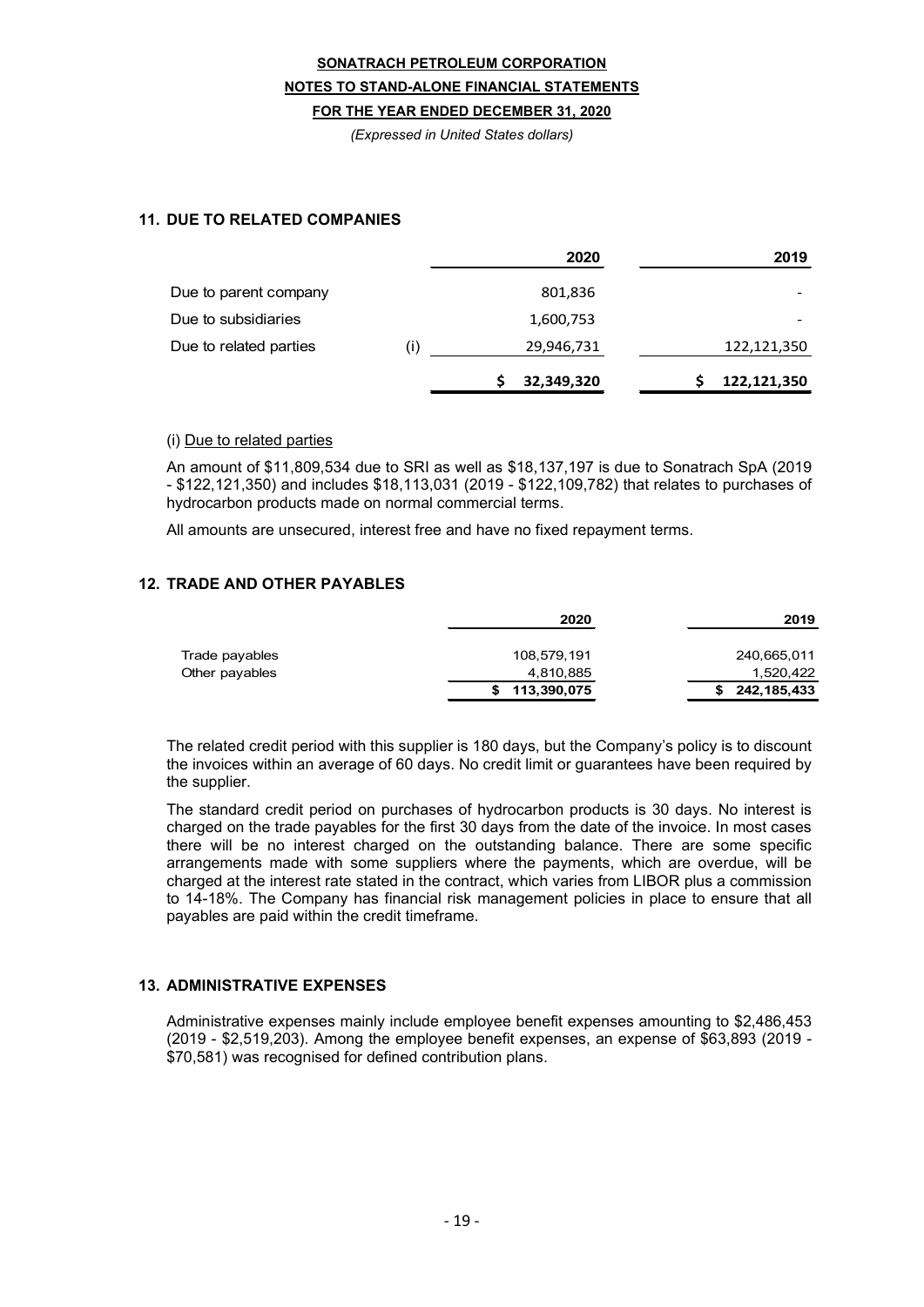*(Expressed in United States dollars)*

## **14. RELATED PARTY TRANSACTIONS**

#### Purchases and sales of hydrocarbon products

During the year, purchases of \$ 759,724,898.75 (2019 - \$1,210,451,803) of hydrocarbon products were made from Sonatrach Spa. These purchases were based on negotiated contracts between the parties at market prices.

Also during the year, nil sales (2019 - \$5,209,501) of hydrocarbon products were made to Sonatrach Spa. These sales were based on negotiated contracts between the parties at market prices.

#### Freight revenue and costs

The Company time charters vessels from its subsidiaries SGCC, SPOTC, ALTC, RNTC, HMTC and NOSVL. The Company then in turn places these vessels on time charter with Sonatrach Spa for SPOTC, ALTC, RNTC, HMTC and NOSVL. SGCC is placed on time charter with Vitol as of  $28<sup>th</sup>$  December 2020. Due to the change in accounting policy described in Note 2 of the financial statements. Freight revenues from these transactions are now netted off against the corresponding Freight costs

#### Financial income

During the year, the Company charged interest to its subsidiaries SGCC, SPOTC, ALTC, RNTC, HMTC and NOSVL totalling \$312,313 (2019 - \$1,255,843) in relation to their outstanding loan balances, in addition to \$1,310,001 (2019 - \$5,113,753,29) charged to SPIC and SIHC in relation to the loan agreement entered in 2019.

#### Dividend income

During the year, the Company received dividends from its subsidiaries, totalling \$6,500,000 (2019 - \$8,800,000).

#### Other income

During the year, the Company charged administrative expenses to its subsidiaries SGCC, SPOTC, ALTC, RNTC, HMTC and NOSVL totalling \$1,550,000 (2019 - \$1,550,000) in relation to the administration services provided by the Company.

## **15. FINANCIAL INCOME AND FINANCIAL EXPENSES**

Interests on time deposits have generated an income of \$ 778,359 (2019 - \$ 1,803,051).

#### **16. COMMITMENTS**

#### **Leases**

The company holds two leases signed on 10th June 2010 and 23rd February 2011, with the rent commencement dates on those leases being the first anniversary of each lease. Following the rent review dated 25th August 2016, the annual amount paid in 2020 is £612,695 excluding service charges. Future lease payments are as follows:

| Not later than one year                        | £ 612,695   |
|------------------------------------------------|-------------|
| Later than one year and not later than 5 years | £ 2,450,780 |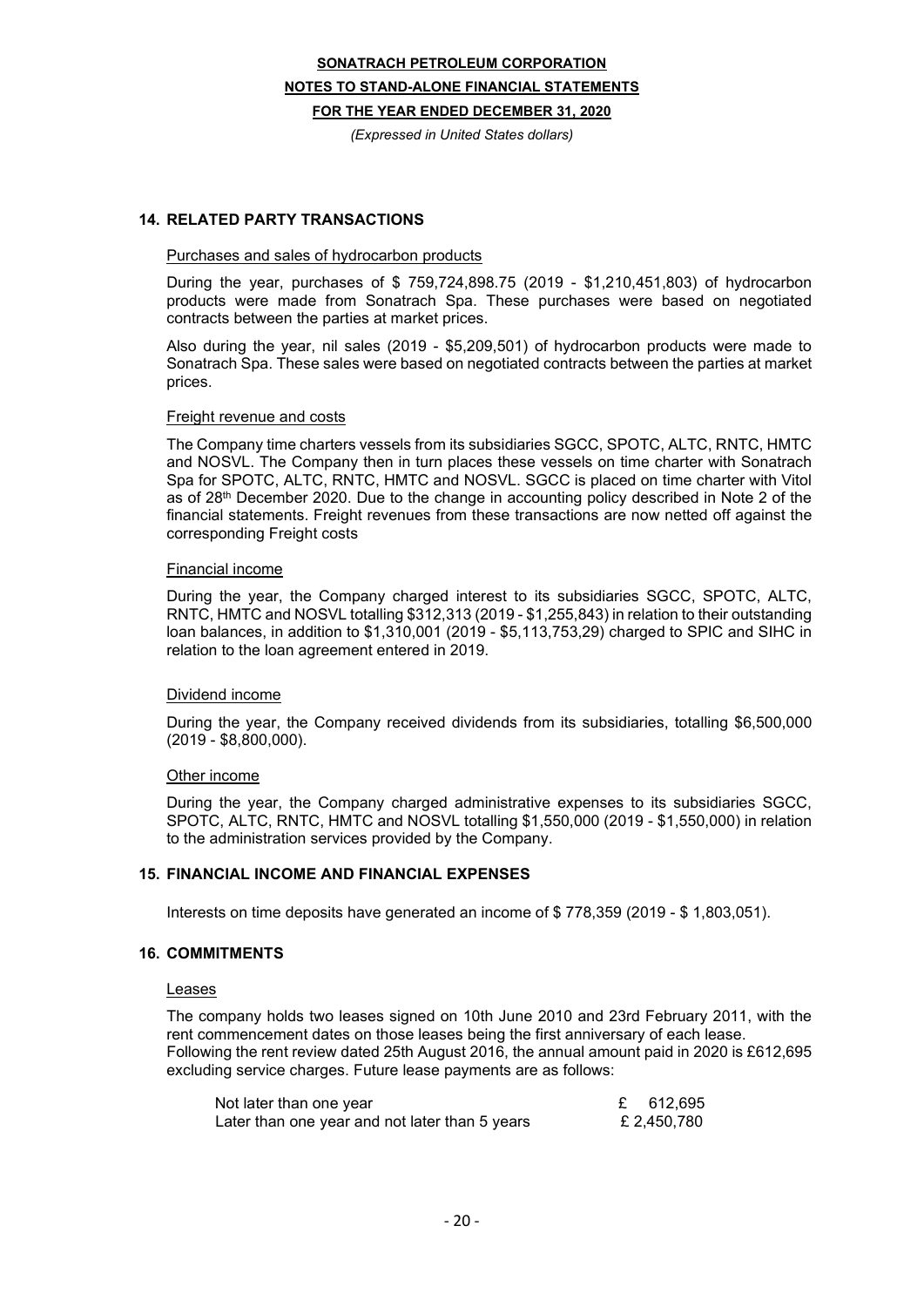*(Expressed in United States dollars)*

# LPG Purchases:

As of December 31, 2020, the Company is committed to purchase the LPG quantities available from the following suppliers with term contract:

- − Sonatrach Spa
- BP Amoco Exploration (In Amenas) Limited
- − PT Pertamina Algeria Eksplorasi Produksi
- − Vitol SA

# LPG Sales:

As of December 31, 2020, the Company is committed to sell the LPG quantities available to the following buyers with term contract:

- − Global One
- − IB Gas AG
- − IOC Ltd

As of December 31, 2020, the Company sold all the LPG quantities made available by these suppliers.

# Liquid Purchases:

As of December 31, 2020, the Company is committed to purchase the Liquid quantities available from the following suppliers with term contract:

- − Sonatrach Spa for Fuel Oil
- − Anadarko Energy Services Company for Condensate
- − ZR Energy for Gas oil and Fuel oil
- Euronova for Fuel oil

Also during the year, the company had purchased a number of liquid quantities with spot contract.

# Liquid Sales:

As of December 31, 2020, the Company is committed to sell the Liquid quantities available to the following buyers with term contract:

- Ministry of Energy and Water for Gas oil and Fuel oil
- − ZR Energy Fuel Oil

Also during the year, the company had sold a number of liquid quantities with spot contract.

As of December 31, 2020, the Company sold all the Liquid quantities made available by these suppliers.

# **Guarantees**

As at December 31, 2020, the potential maximum amount the Company could have to pay under letters of credit or guarantees totalled \$ 100,000 (2019 - \$100,000). These relate to guarantees on foreign payments under letters of credit made to purchase hydrocarbon products in some foreign countries.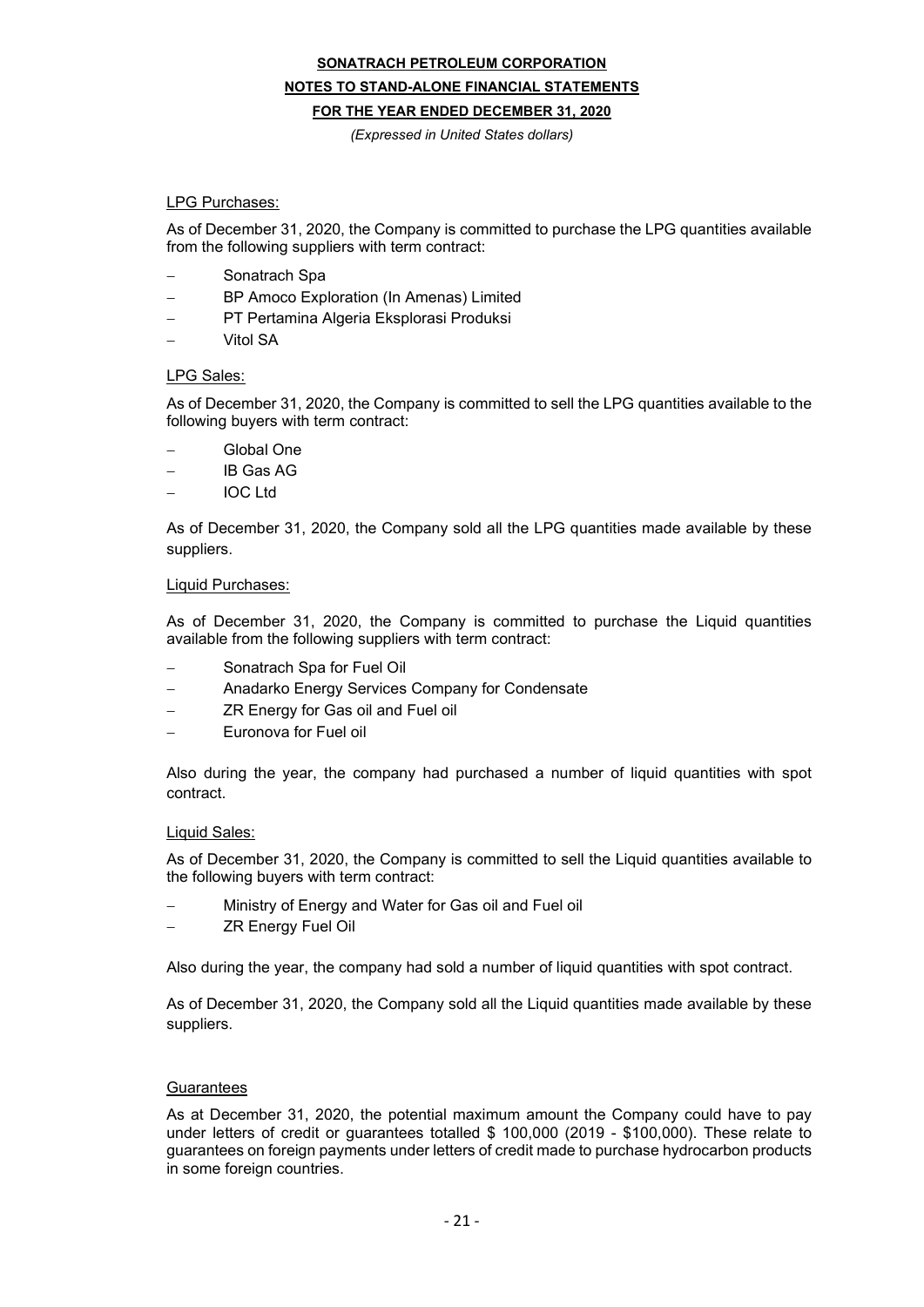*(Expressed in United States dollars)*

## **17. FINANCIAL INSTRUMENTS AND ASSOCIATED RISKS**

The Company's activities expose it to a variety of financial risks: credit risks: liquidity risk and market risk.

This note presents information about the Company's exposure to each of the above risks, its objectives, policies and procedures for measuring and managing risk, and the Company's management of capital. Further quantitative disclosures are included throughout these financial statements. The board of Directors has overall responsibility for the establishment and oversight of the Company's risk management framework.

#### **Financial risk management**

## Credit risk

Credit risk is the risk that counterparty will be unable to pay the amounts in full when due. Credit risk arises from derivative financial instruments and deposits with financial institutions, as well as credit exposures to cash and cash equivalents and trade receivables including outstanding receivables and committed transactions.

The Company's maximum exposure to credit risk at the reporting dates is:

|                                 | 2020              | 2019              |
|---------------------------------|-------------------|-------------------|
| <b>Current financial assets</b> |                   |                   |
| Trade and other receivables     | 105,692,525<br>\$ | 368,312,612<br>S. |
| Due from related companies      | 297,034,469       | 301,030,799       |
| Cash and cash equivalents       | 204,639,401       | 164,556,950       |
| Non-current financial assets    |                   |                   |
| Due from subsidiaries           | 6,063,236         | 12, 126, 471      |
| Investments in subsidiaries     | 6,000             | 6,000             |
|                                 | 613,435,630       | 846,032,831       |

The Company has adopted a policy of only dealing with creditworthy counterparties and obtaining sufficient collateral, where appropriate, as a means of mitigating the risk of financial loss from defaults.

#### *Bank and financial institutions*

The Company seeks to mitigate its exposure to credit risk arising from cash and cash equivalents and transacting its securities and derivative activities with reputable financial institutions.

#### *Trade and other receivables*

The Company has established a credit policy under which each new customer is analysed individually for creditworthiness before the Company's standard payment and delivery terms and conditions are offered. The Company's review includes bank references and the due diligence searches by the Company's bankers. The Company requires guarantees and in the case, bank guarantees are not issued or confirmed by a first class bank, customers transact only on a prepayment basis.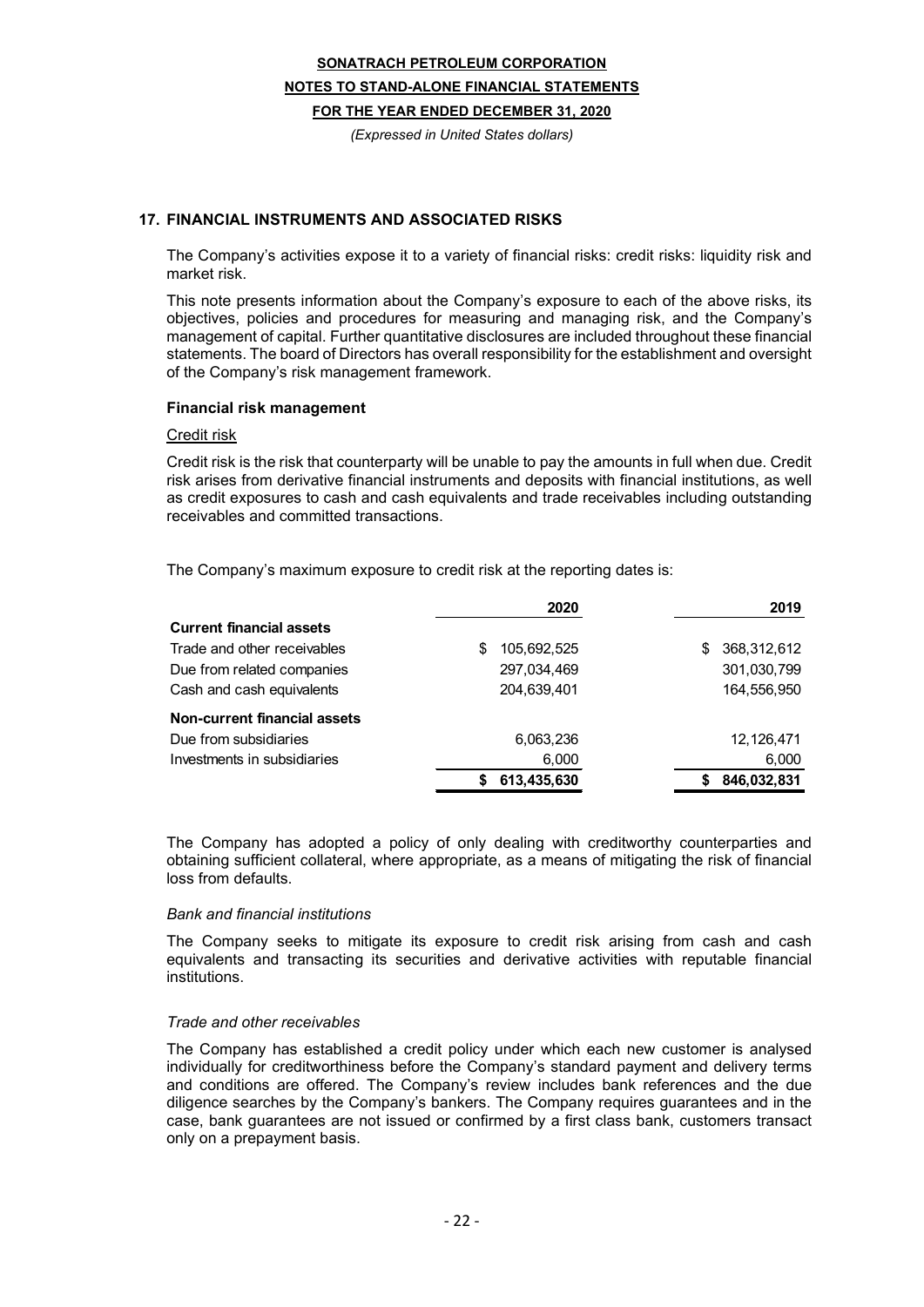*(Expressed in United States dollars)*

The Company does not set any purchase limits for its customers but follows up on the volume of sales made to each customer, both at the operational and financial levels.

Trade receivables consist of a large number of customers, spread across diverse industries and geographical areas. Ongoing credit evaluation is performed on the financial condition of trade receivables and, where appropriate, mainly in risky countries, credit guarantee insurance cover is purchased to mitigate the credit risk exposure.

The table below shows the credit limit and balance of six major counterparties at the reporting dates:

|              | 2020                               |            |              |              | 2019 |                 |
|--------------|------------------------------------|------------|--------------|--------------|------|-----------------|
|              | Carrying<br>Credit limit<br>amount |            |              | Credit limit |      | Carrying amount |
| Counterparty | Unlimited                          | 58,578,932 | Counterparty | Unlimited    | \$   | 152,670,985     |
| Counterparty | Unlimited                          | 23,376,838 | Counterparty | Unlimited    |      | 70,900,791      |
| Counterparty | Unlimited                          | 12,375,284 | Counterparty | Unlimited    |      | 52,762,496      |
| Counterparty | Unlimited                          | 7,308,253  | Counterparty | Unlimited    |      | 43,628,645      |
| Counterparty | Unlimited                          | 5,420,800  | Counterparty | Unlimited    |      | 26,670,818      |
| Counterparty | Unlimited                          | 4,416,250  | Counterparty | Unlimited    |      | 9,438,173       |

No changes in the financial condition of these counterparties were encountered during the year and management does not expect any losses from non-performance.

#### *Intercompany receivables*

Intercompany trades are performed under normal commercial terms. Due to long-term relationships between the companies, no guarantees are required. Short-term transactions are interest free, whereas long-term receivables are charged an annual fixed rate of average 5.5%. The exposure to the credit risk is limited due to the creditworthiness of the Group, and to the ultimate holding Company, Sonatrach Spa, being a state owned company. Management does not anticipate any losses from non- recoverability of the intercompany receivables. Ongoing follow up on a trade and financial basis is performed to ensure amounts are recovered from all the parties.

#### Liquidity risk

Liquidity risk is the risk that the Company will encounter difficulty in meeting obligations associated with its financial liabilities.

The following tables detail the Company's expected maturity for its financial assets and liabilities at the reporting dates, based on the remaining period at the reporting dates to the contractual maturity date. The amounts disclosed in the table are the contractual undiscounted cash flows.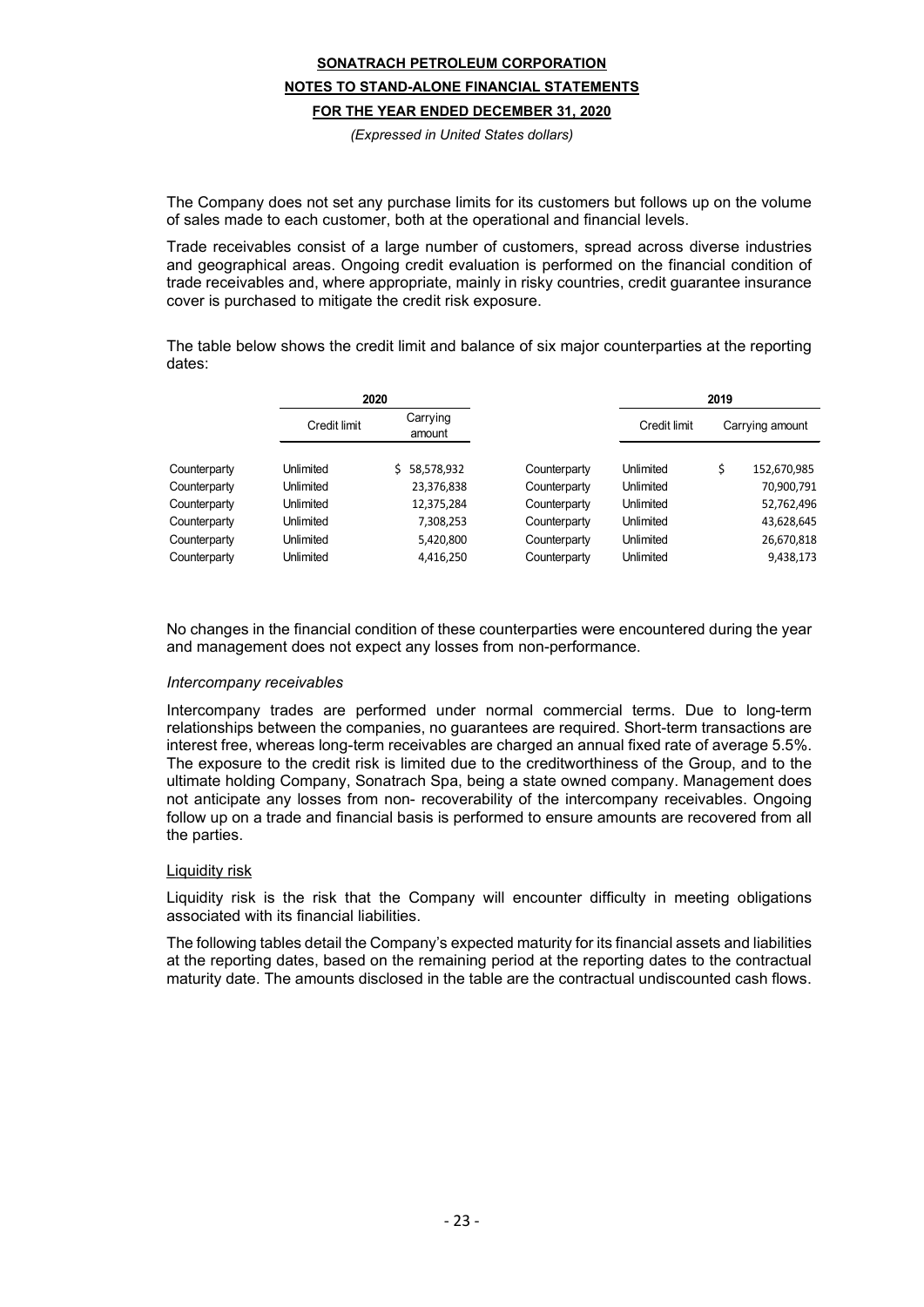*(Expressed in United States dollars)*

## Maturity profile of financial assets and financial liabilities at December 31, 2020:

|                                                                                                                       | No maturity to less than 6<br>months |                                                          | Less than 1 year |                        | 1 to 5 years |                                 |         | Total                                                             |
|-----------------------------------------------------------------------------------------------------------------------|--------------------------------------|----------------------------------------------------------|------------------|------------------------|--------------|---------------------------------|---------|-------------------------------------------------------------------|
| <b>Financial Assets</b>                                                                                               |                                      |                                                          |                  |                        |              |                                 |         |                                                                   |
| Due from related companies<br>Investments in subsidiaries<br>Trade and other receivables<br>Cash and cash equivalents | -\$<br>\$                            | 290,686,442<br>105,692,525<br>204,639,401<br>601,018,367 | \$<br>\$         | 6,348,028<br>6,348,028 | \$<br>S      | 6,063,236<br>6,000<br>6,069,236 | \$<br>S | 303,097,705<br>6.000<br>105,692,525<br>204,639,401<br>613,435,630 |
| <b>Finacial liabilities</b>                                                                                           |                                      |                                                          |                  |                        |              |                                 |         |                                                                   |
| Trade and other payables<br>Due to related companies                                                                  | S                                    | 113,390,075<br>32, 349, 320<br>145,739,395               | \$<br>\$         |                        | \$<br>\$     |                                 | \$.     | 113,390,075<br>32,349,320<br>145,739,395                          |

Maturity profile of financial assets and financial liabilities at December 31, 2019:

|                              | No maturity to less<br>than 6 months | Less than 1 year | 1 to 5 years      | Total               |
|------------------------------|--------------------------------------|------------------|-------------------|---------------------|
| <b>Financial assets</b>      |                                      |                  |                   |                     |
| Due from related companies   | 289,438,173<br>\$                    | 11,592,626<br>\$ | 12,126,471<br>\$. | 313, 157, 270<br>\$ |
| Investments in subsidiaries  |                                      |                  | 6,000             | 6,000               |
| Trade and other receivables  | 368,312,612                          |                  |                   | 368,312,612         |
| Cash and cash equivalents    | 164,556,950                          |                  |                   | 164,556,950         |
|                              | 822,307,735                          | 11,592,626       | 12, 132, 471      | 846,032,832         |
| <b>Financial liabilities</b> |                                      |                  |                   |                     |
| Trade and other payables     | 242, 185, 433<br>S                   |                  |                   | \$<br>242, 185, 433 |
| Due to related companies     | 122,121,350                          |                  |                   | 122, 121, 350       |
|                              | 364,306,783                          |                  |                   | 364,306,783         |

The Company's approach to managing liquidity risk is to ensure, as far as possible, that it will always have sufficient liquidity to meet its liabilities when due, under both normal and stressed conditions, without incurring unacceptable losses or risking damage to the Company's reputation. Management continuously monitors forecast and actual cash flows by maintaining the maturity profiles of financial assets and financial liabilities.

The Company manages liquidity risk by maintaining banking facilities, by discounting invoices of 180 days credit period with some specific customers, by continuously monitoring forecast and actual cash flows and by matching the maturity profiles of financial assets and liabilities. The Company maintains adequate highly liquid assets in the form of cash and cash equivalents to assure necessary liquidity.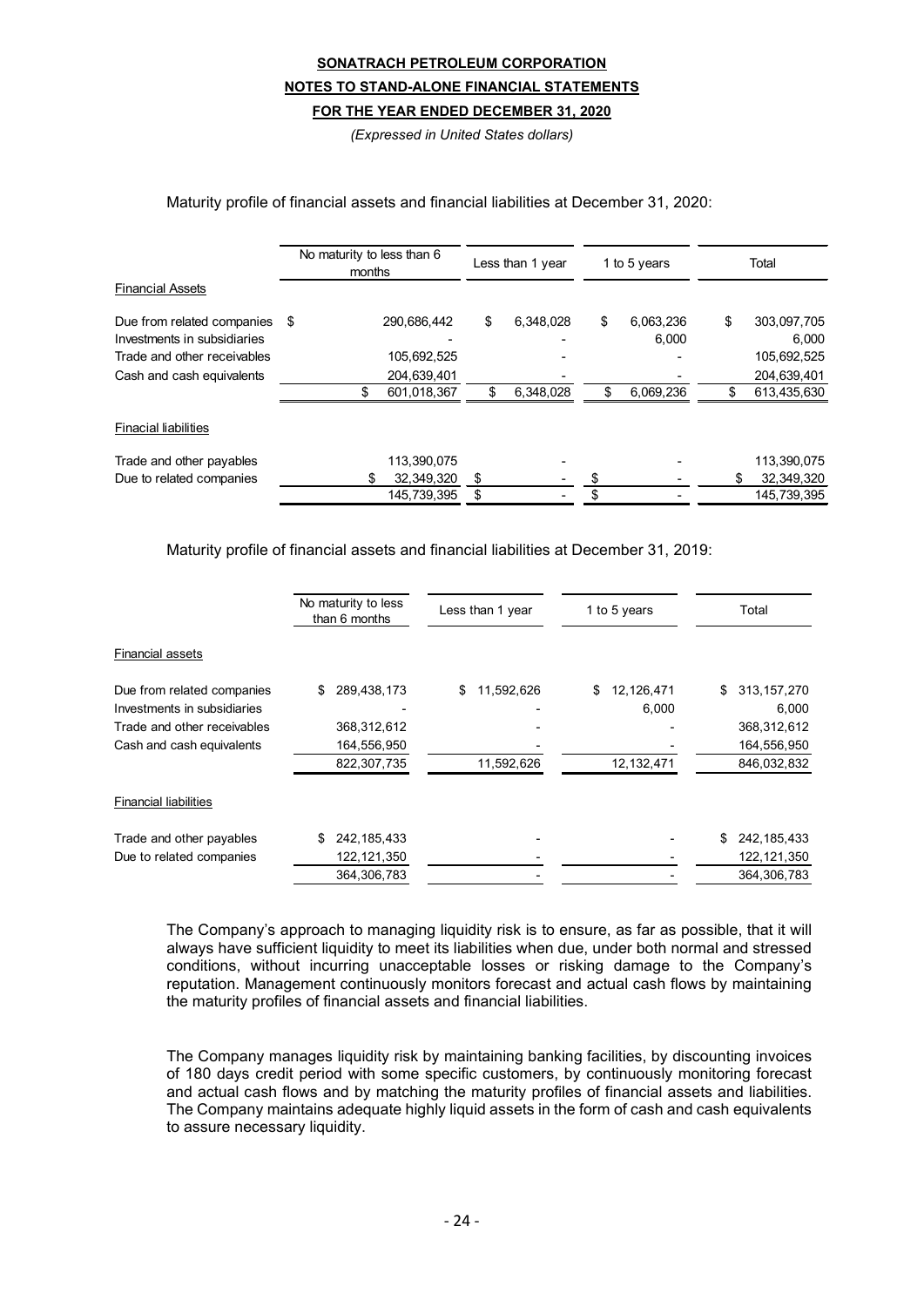*(Expressed in United States dollars)*

## Market risk

Market risk is the risk that the fair value or future cash flows of a financial instrument will fluctuate because of market prices. Market risk comprise of three types of risk: foreign currency risk, interest rate risk and other price risk.

#### *Foreign currency risk*

Foreign currency is the risk that the fair value or future cash flows of a financial instrument will fluctuate because of changes in foreign exchange rates.

The Company operates internationally and is exposed to foreign exchange risk arising from various currency exposures, primarily with respect to the British pound ("GBP"), the Algerian dinar ("DZD") and the Euro ("EUR").

Foreign exchange risk arises from intercompany transactions, future commercial transactions, recognised assets and liabilities and net investments in foreign operations, which may affect the profitability and cash flows of the Company.

The table below summarises the Company's net exposure to foreign currency risk at the reporting dates. The figures in the table are the local currency converted to US dollars.

|                                                      | 2020          |    | 2019          |
|------------------------------------------------------|---------------|----|---------------|
| <b>Assets</b>                                        |               |    |               |
| Trade and other receivables                          | \$<br>176.492 | \$ | 208,891       |
| Prepayments                                          | 500,580       |    | 497,477       |
| Cash and cash equivalents                            | 799,807       |    | 535,350       |
| <b>Liabilities</b>                                   |               |    |               |
| Trade and other payables                             | (493, 076)    |    | (450,674)     |
| Current income tax liabilities                       |               |    | (1,941,722)   |
| Net assets (liabilities) exposed to foreign currency | 983,804       | S  | (1, 150, 679) |

The Company's exposure to the risk is limited as the major part of the hydrocarbon product trades are performed in the functional currency. Following the Company's sensitivity to 10% change in the US dollar against the three main foreign currencies stated, the impact on the Company's net assets would be insignificant. Therefore, the Company does not manage foreign exchange risk against US dollar through the use of financial instruments.

#### *Interest rate risk*

Interest rate risk is the risk that the fair value or future cash flows of a financial instrument will fluctuate because of changes in market interest rates.

The majority of the Company's financial assets and liabilities are non-interest bearing with the exception of the cash and cash equivalents and trade receivables and payables. As a result, the exposure of the Company's income and operating cash flows is limited to changes in market interest rates.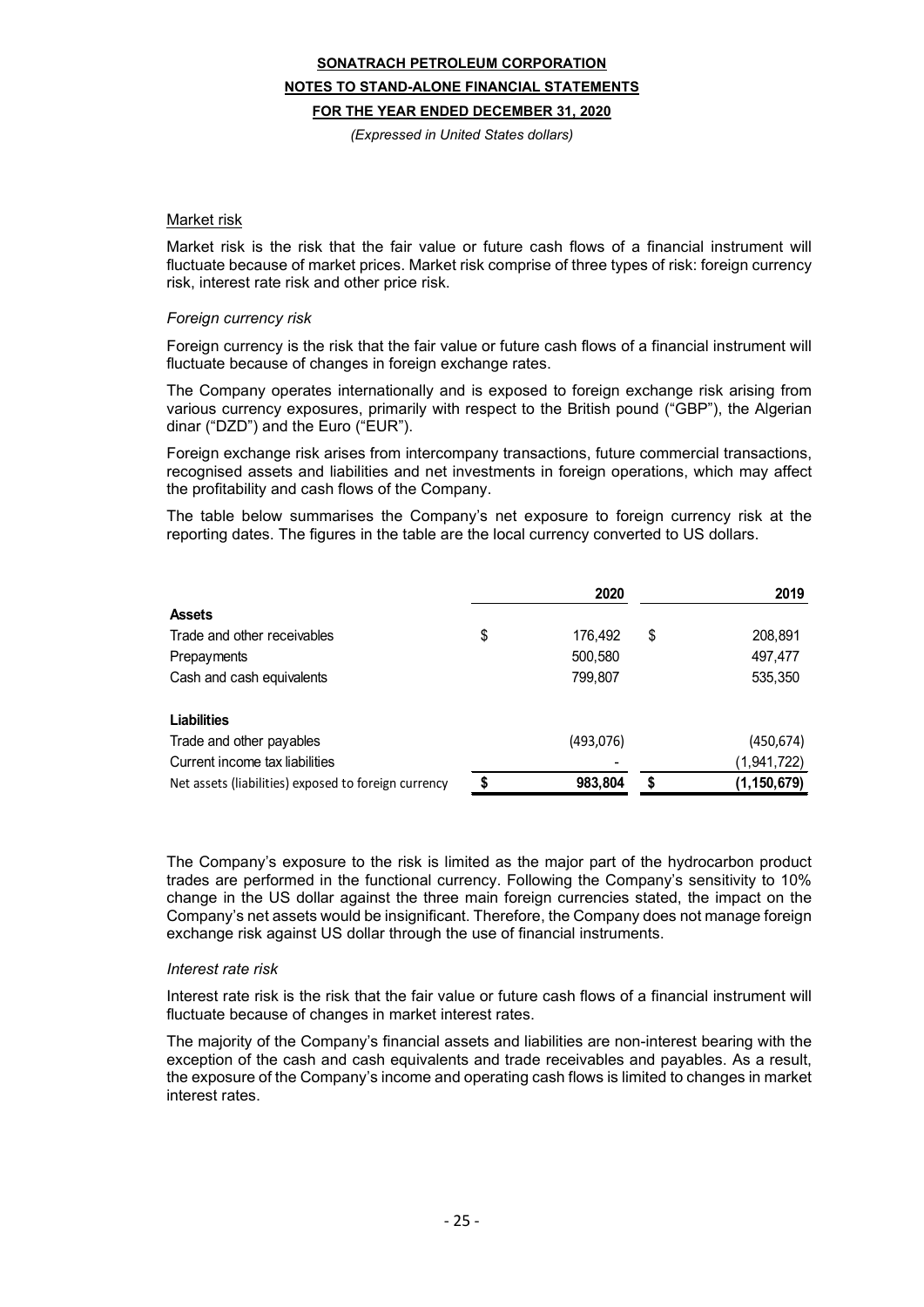*(Expressed in United States dollars)*

#### *Commodity price risk*

The Company manages its exposure to fluctuations in commodity prices, if applicable, through the use of derivative financial instruments, futures and swaps, on a commodity exchange or with a highly rated counterparty.

*Futures* — Commodity futures contracts ('futures") are commitments either to purchase or sell a designated commodity at a specified future date for a specified price and may be settled in cash or another financial asset. Futures are standardised exchange-traded contracts. Futures have little credit risk because the counterparties are futures exchanges.

*Swaps* — Commodity swaps are arrangements in which a fixed-price contract for a commodity is exchanged for a floating-price contract.

At the reporting date, the Company has no exposure to commodity price risk as it has no open derivatives contracts and no crude oil inventory.

## Fair value

The fair values of financial assets and liabilities are determined as follows:

- the fair value of financial assets and liabilities with standard terms and conditions and traded on active liquid markets is determined with reference to quoted market prices.

- the fair value of other financial assets and financial liabilities (excluding derivative instruments) is determined in accordance with generally accepted pricing models based on discounted cash flow analysis using prices from observable current market transactions and dealer quotes for similar instruments.

- the fair value of derivative instruments is calculated using quoted market prices or valuation techniques based on observable inputs.

At the reporting date, the Company considers that the carrying amounts of financial assets and financial liabilities recorded at amortised cost in the financial statements; approximate their fair values.

The financial instruments carried at fair value have been categorised under the three levels of the IFRS fair value hierarchy as follows:

- Level 1: quoted prices in active markets for identical assets or liabilities.

- Level 2: valuation techniques based on observable inputs either directly (i.e, as prices) or indirectly (i.e., derived from prices).

- Level 3: valuation techniques using significant unobservable inputs.

|                                                              | Carrying Amount | Fair value |             |         |  |
|--------------------------------------------------------------|-----------------|------------|-------------|---------|--|
| <b>Assets</b>                                                |                 | Level 1    | Level 2     | Level 3 |  |
| Due from subsidiaries - non current                          | 6,063,236       |            | 6,063,236   |         |  |
| Trade and other receivables - current                        | 105,692,525     |            | 105,692,525 |         |  |
| Due from related companies - current                         | 290,686,442     |            | 290,686,442 |         |  |
| Financial assets at fair value throught profit and loss      |                 |            |             |         |  |
| Liabilities                                                  |                 |            |             |         |  |
| Trade and other payables - current                           | 113,390,075     |            | 113,390,075 |         |  |
| Due to related companies - current                           | 32,349,320      |            | 32,349,320  |         |  |
| Financial liabilities at fair value throught profit and loss |                 |            |             |         |  |

The level 1 includes derivative contracts (futures) traded in a regulated market and the level 2 includes derivatives contracts (commodity swaps) traded over the counter (OTC)."